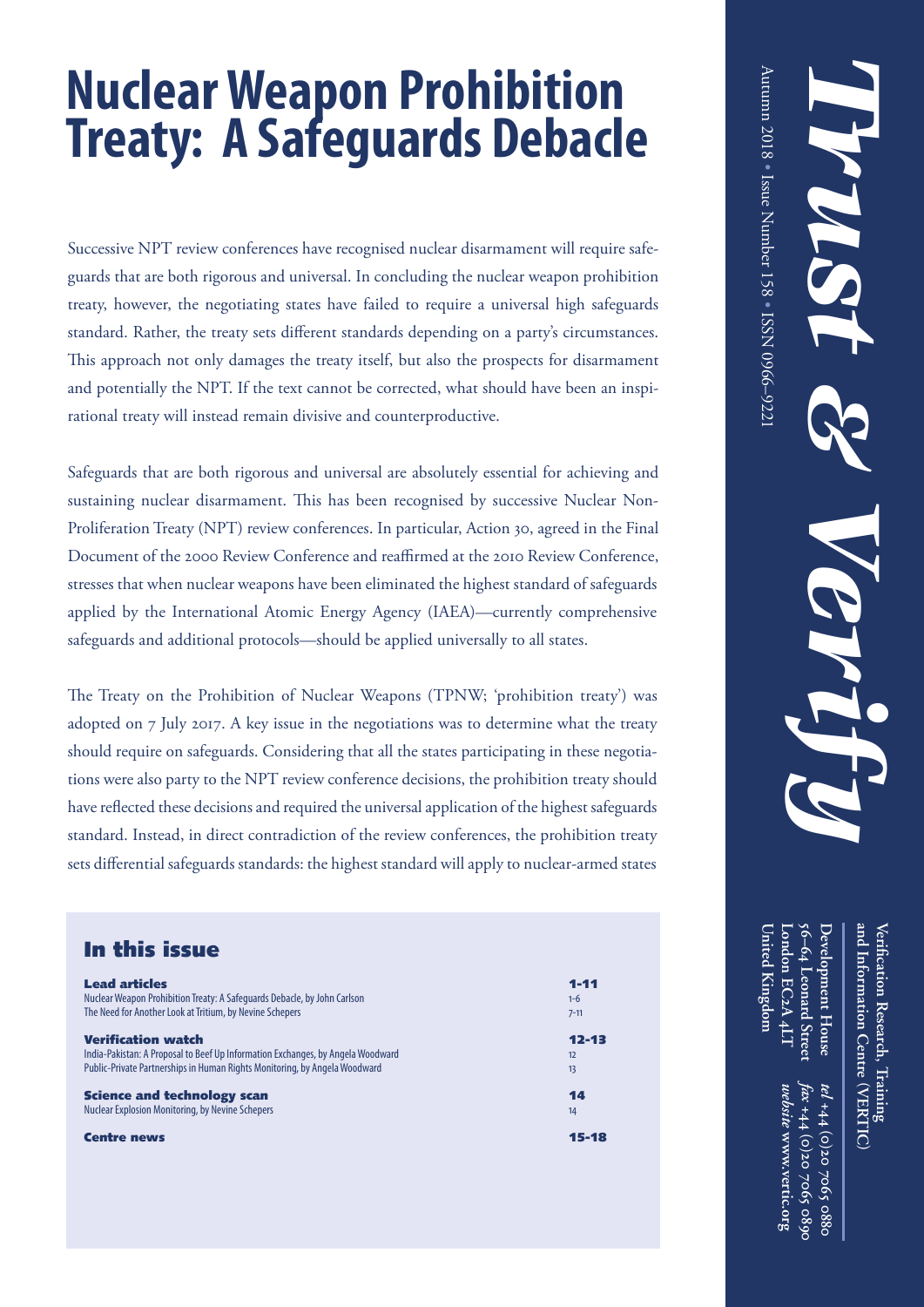after they have disarmed, but the standard for other parties depends on the status of their safeguards arrangements when they adhere to the treaty.

It is difficult to understand how the treaty resulted in this anomaly. No doubt one factor was that a sizeable number of states with substantial safeguards experience boycotted the negotiations, thereby depriving the negotiations of muchneeded expertise. The main problem was that the negotiations were side-tracked by NPT politics: Brazil, Egypt and some others pursued their political opposition to the IAEA Additional Protocol regardless of the detriment to disarmament. In so doing these states have damaged not only the prohibition treaty but disarmament prospects and potentially also the NPT.

The treaty outcome is all the more surprising because in the negotiations states with an Additional Protocol in force, or signed, outnumbered those without an Additional Protocol by 87 to 37. It reflects on the leadership and conduct of these negotiations that a minority was allowed to subvert the process, and that the majority were complicit in this undermining of NPT review conference decisions. Now the international community is faced with the challenge of finding a way to correct the treaty or work around it to repair the damage.

## **Safeguards differentiation in the prohibition treaty**

The prohibition treaty sets out two different safeguards standards:

The highest standard—a safeguards agreement with the IAEA 'sufficient to provide credible assurance of the non-diversion of declared nuclear material from peaceful nuclear activities and of the absence of undeclared nuclear material or activities in that State Party as a whole'—applies to parties that had nuclear weapons after 7 July 2017 (the day the treaty was adopted) but eliminated them before joining the treaty (Article 4.1). This formulation corresponds to the combination of a Comprehensive Safeguards Agreement (CSA) and an Additional Protocol (AP), the most effective form of safeguards currently applied by the IAEA. Broadly speaking, a CSA facilitates verification relating to the non-diversion of declared nuclear material and activities for nuclear weapons activities, and an AP facilitates verification concerning the absence of undeclared nuclear material and activities.

This standard also applies to parties that have nuclear weapons upon joining the treaty, but only after they have eliminated their nuclear weapons and weapon programme (Article 4.3). Inexplicably, the treaty has no safeguards requirement for these parties while their nuclear weapons and weapon programme are being implemented. This is a major weakness: elimination of a state's nuclear weapons and programme could take years, during which time robust safeguards are required to ensure the state is not producing new weapons to replace those it is eliminating. At the very least, the treaty should have required such states to apply a CSA and AP to civil and non-sensitive nuclear materials and facilities immediately on adhering to the treaty, and ideally to apply appropriate monitoring and verification arrangements to the sensitive materials and facilities during the disarmament process until the required CSA and AP enter into force.

A lower minimum standard—a CSA without an AP—applies to a party that does not have a safeguards agreement when it joins the treaty (Article 3.2). Currently, there are 12 NPT parties without a safeguards agreement in place. It is not clear why the negotiating states considered that an AP, to facilitate the identification of any undeclared nuclear material and activities, is not needed for these states. Article 3.2 notes that such states may adopt 'additional relevant instruments', implying the AP, in the future but it does not specify this as a standard.

Critically, this lower standard also applies to parties that do not have an AP in place when the prohibition treaty enters into force. For parties that did not have nuclear weapons on 7 July 2017, the treaty requires only that they will maintain the IAEA safeguards obligations they have when the treaty enters into force (Article 3.1). Some parties will have a CSA and AP, thus meeting the highest safeguards standard. Others,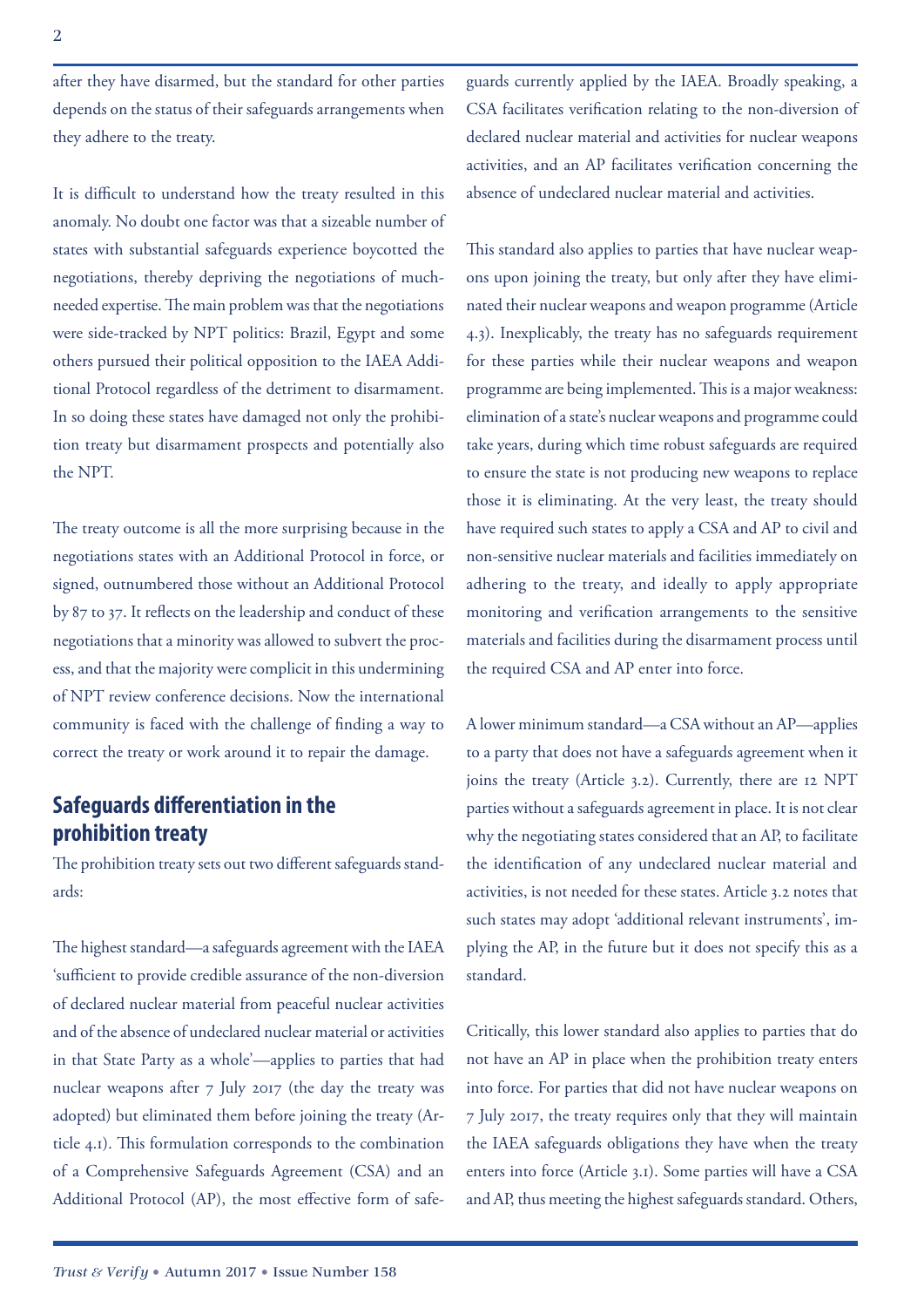however, will have only a CSA.

This results in uncertainty on how the safeguards requirements will apply: we know which states currently have an AP in force, so will meet the treaty's higher safeguards standard, but we do not know whether any of the states presently without an AP will have one in place when the treaty enters into force. The treaty does not require these states to conclude an AP, they can remain under the lower safeguards standard. This differentiation is counterproductive to the ban treaty's objective of achieving disarmament. Also, as already noted, it contradicts NPT review conference decisions.

#### **The need for rigorous and universal safeguards**

The issue of safeguards standards relates to two situations: (a) the standard needed to support the non-proliferation regime while working towards nuclear disarmament; and (b) the standard needed to maintain a nuclear-weapon-free world when disarmament is achieved, at which time all states will be non-nuclear-weapon states (NNWS). For case (a) Brazil, Egypt and some others seem to believe the AP is not required, and have said they will not conclude APs until the nuclearweapon states (NWS) meet their NPT disarmament obligations. As will be discussed, this position is an obstacle to achieving disarmament. For case (b) NPT Action 30, which was supported by Brazil and Egypt amongst others, declares that CSAs and APs should apply universally—but the prohibition treaty contradicts this.

Non-proliferation and disarmament are inextricably linked. Strong safeguards against clandestine nuclear weapon programmes are absolutely essential for disarmament to proceed: nuclear-armed states will not disarm when other states, seen as potential (or actual) proliferators have refused to accept the most effective form of safeguards, namely, the combination of a CSA and AP.

The IAEA emphasises (see for example the IAEA News Release entitled 'Nuclear Safeguards Conclusions Presented in 2016 Safeguards Implementation Report'), '[i]t is only in countries with both a comprehensive safeguards agreement and an additional protocol in force that the IAEA has sufficient information and access to provide credible assurances to the international community of both the non-diversion of nuclear material and the absence of undeclared nuclear material and activities.'

The AP was developed to redress the serious safeguards weaknesses revealed by the discovery of Iraq's clandestine nuclear weapon programme. It is now 20 years since the AP was adopted by the IAEA Board of Governors, in 1997. Today APs are in force in 129 states and have been signed by a further 17. Of the 61 NNWS with significant nuclear activities, 50 (that is 82 percent) have an AP in force. Five more—Belarus, Iran, Malaysia, Serbia and Thailand—have signed APs but have not yet ratified them. Iran is voluntarily implementing an AP, which it signed in 2003 but has not ratified, and is committed under the Joint Comprehensive Plan of Action to submit it for ratification by the Majlis (parliament). This makes a total of 90 percent of NNWS with significant nuclear activities that have concluded or at least signed an AP.

There are six NNWS with significant nuclear activities that have not signed an AP: Algeria had an AP approved by the IAEA Board on 2004 but has yet to sign it; and Argentina, Brazil, Egypt, Syria and Venezuela have not commenced negotiation of an AP.

There are 32 NNWS currently without (as far as known) significant nuclear activities that do not have an AP. Among these states, of particular note is Saudi Arabia which has expressed interest in uranium enrichment.

In saying they will not conclude APs until the NWS meet their NPT disarmament obligations, Brazil, Egypt and others are ignoring the fact that the NPT is not a binary agreement between NWS and NNWS but also establishes commitments amongst all the NNWS, that they will accept the Agency's safeguards system (NPT Article III.1) to assure each other that they are not seeking nuclear weapons. As I discussed in Trust & Verify No. 132 (January-March 2011), the Agency's safeguards system is not static but evolves over time. With 90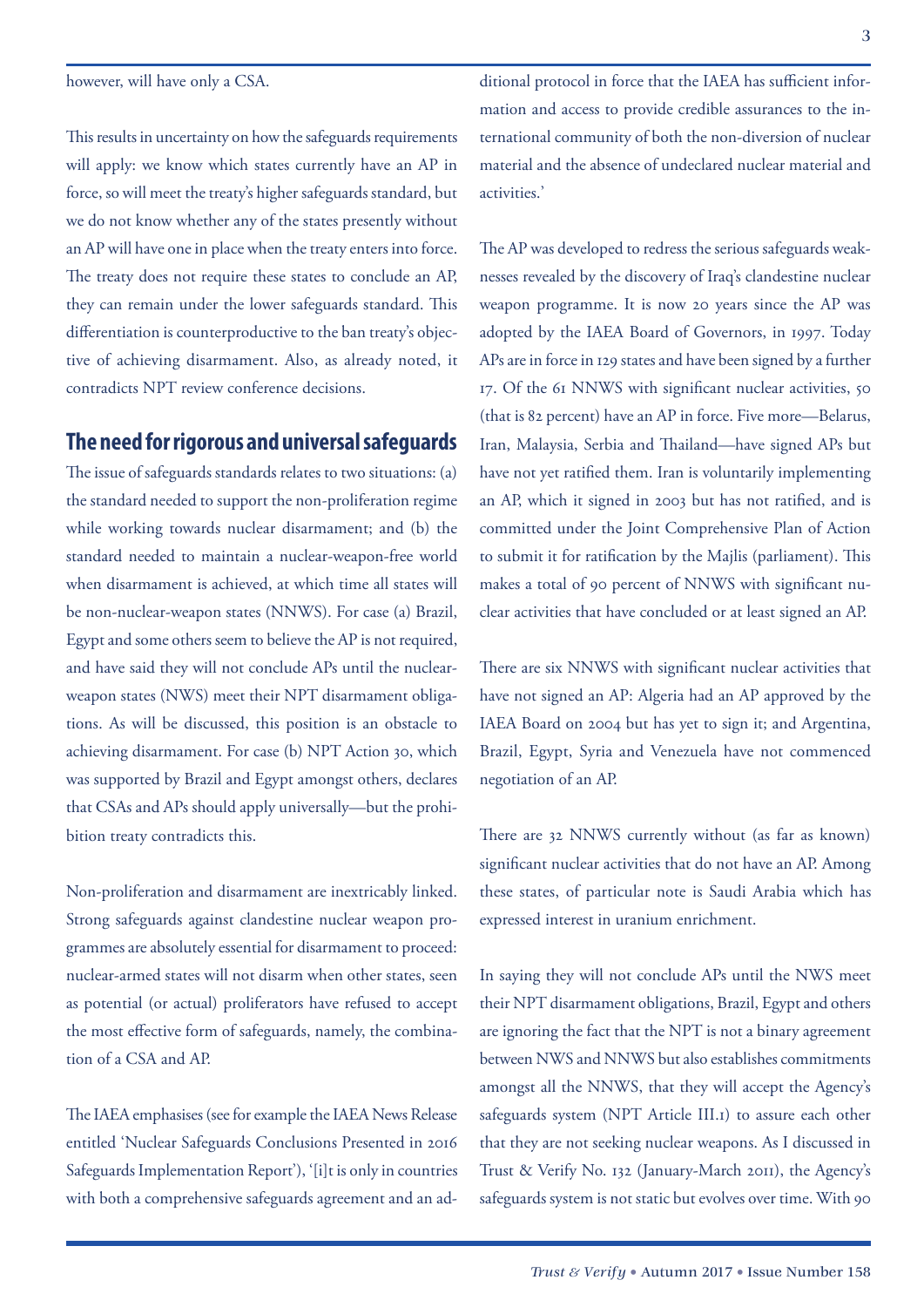percent of NNWS with significant nuclear activities having ratified or at least signed an AP, the protocol is now clearly recognised as an essential part of the Agency's safeguards system.

#### **Legalistic attitudes undermine confidence**

It is misguided to see acceptance of the AP as primarily a legal issue, or even a diplomatic issue. The purpose of safeguards is to provide confidence in a state's commitment against acquiring nuclear weapons, and to ensure timely detection of diversion of nuclear material to nuclear weapons if it occurs. Where a state refuses to accept the most effective form of safeguards, this raises concerns about the extent of its commitment to non-proliferation. This is especially the case for states like Brazil, that once had a nuclear weapon programme, and Egypt, that was found to have undeclared nuclear material and activities. The NPT makes it clear that the achievement of nuclear disarmament requires the collaboration of all parties, NNWS as well as NWS. Where a state insists on lower safeguards standards for itself, this must call into question the seriousness of that state's support for disarmament. Disturbingly, such a position works against disarmament proceeding.

Brazil claims that NPT Action 30 requires NNWS to accept the AP only after the NWS have eliminated their nuclear weapons. This is a misrepresentation of Action 30. Action 30 does not say that NNWS need not accept the AP until the NWS do. Rather, Action 30 addresses the wider application of safeguards in NWS; nuclear-weapon states are the sole focus of this Action. CSAs and full APs cannot apply to NWS while they have nuclear weapons (unsafeguarded nuclear material). Action 30 says once these states disarm, CSAs and APs should be universal. The implication is that CSAs and APs should already apply in the NNWS, and CSAs and APs will become universal through the ability to apply these to NWS as they disarm.

If non-nuclear weapon states with nuclear programmes refuse to conclude APs this will adversely affect confidence in the non-proliferation regime, which will impact on the commitment to non-proliferation by other states, as well as the preparedness of nuclear-armed states to proceed with disarmament.

#### **Potential damage to the NPT**

The prohibition treaty provides opportunities for legalistically-minded states to frustrate the objectives of the treaty and the NPT by attempting to cherry-pick the NPT's safeguards requirements.

The NPT requires NNWS to accept the Agency's safeguards system. What constitutes the Agency's safeguards system is determined by the IAEA's decisions and practice. Despite the continued refusal of a small minority (10 percent) of NNWS with significant nuclear activities to accept an AP, the AP is now established as an essential part of the Agency's safeguards system. However, the prohibition treaty is inconsistent with the NPT in three respects:

- 1. For a non-nuclear weapon state without a safeguards agreement, Article 3.2 of the prohibition treaty says the state need conclude only a CSA (Article 3.2 goes further and specifies that the CSA is to be INFCIRC/153 (Corrected)). But the NPT does not use the term comprehensive safeguards agreement, nor does it refer to IN-FCIRC/153, which did not exist when the NPT was concluded. Article 3.2 rigidly applies a specific safeguards agreement that will likely become outdated and thereby prejudges what new safeguards standards the IAEA may decide upon.
- 2. Further, Article 3.2 gives the state 18 months from joining the treaty to bring the safeguards agreement into force this conflicts with the timing requirement in Article III.4 of the NPT and could be interpreted as extending the period allowed under the NPT.

For a non-nuclear weapon state without an AP, Article 3.1 says the state need only maintain the IAEA safeguards obligations it has when the treaty enters into force. This prejudges how the Agency's safeguards system is constituted both now and into the future. It also contradicts the expectation of NPT parties, expressed in Action 30 and elsewhere, that the AP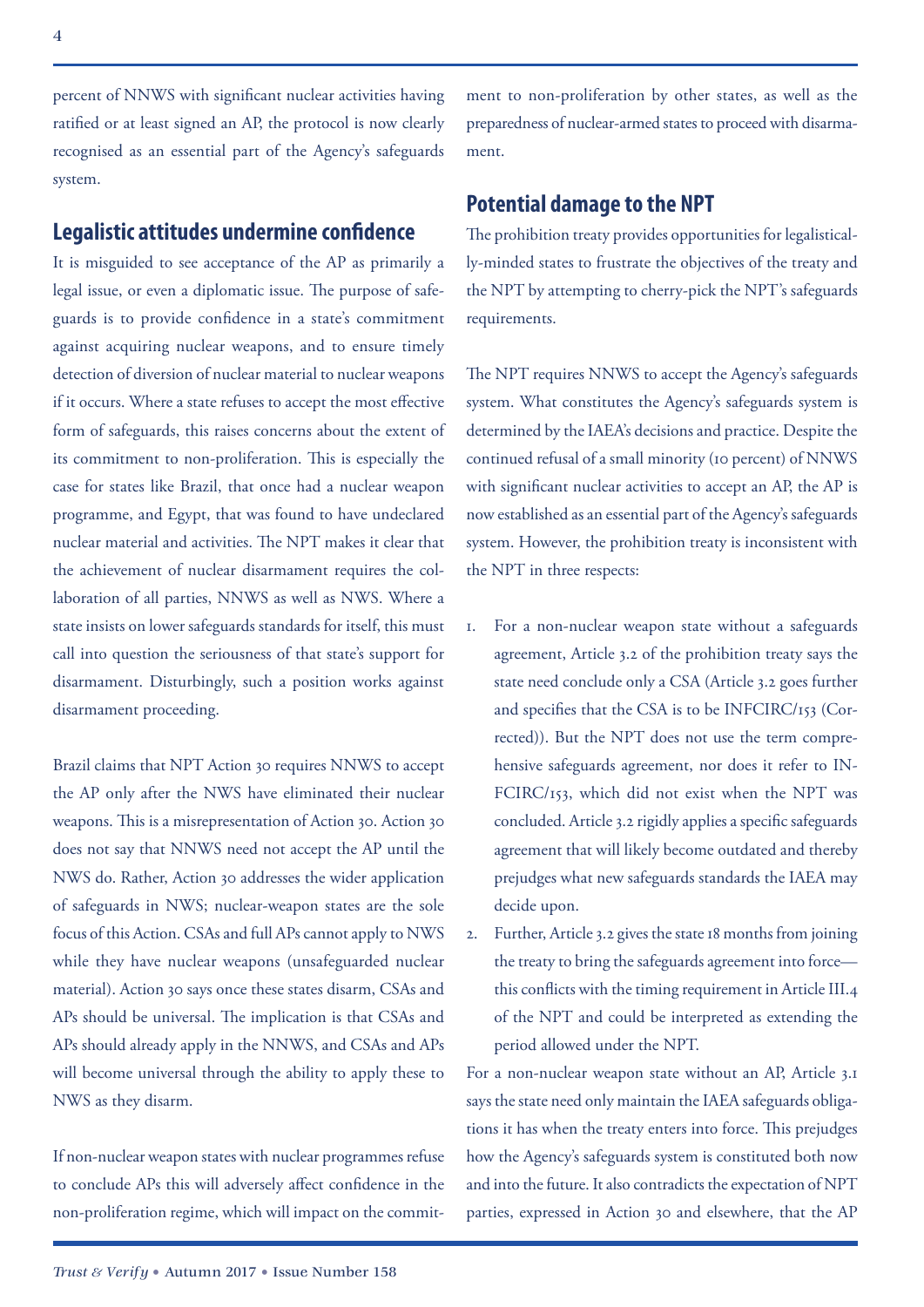Critically, and controversially, NNWS states parties to the prohibition treaty without an AP could attempt to use Article 3.1 to claim they do not have to conclude an AP to meet their NPT commitments. In fact, a circular argument has been set up: AP opponents used their misinterpretation of Action 30 to insist on drafting Article 3.1 the way it is, and now they could try to use Article 3.1 to substantiate their interpretation of Action 30. While Article 3.1 is expressed to be 'without prejudice to any additional relevant instruments that (a party) may adopt in the future', it is far from clear how this might be interpreted in practice.

Article 18 of the prohibition treaty says 'implementation of this treaty shall not prejudice obligations with regard to existing international agreements … where those obligations are consistent with the treaty', but again it is not clear how 'consistent with' might be interpreted, and who would make this interpretation. As with any question of treaty interpretation, there is the practical issue of how an interpretation most supportive of the treaty's objectives (to promote disarmament) can be arrived at and how it can prevail.

#### **What can be done?**

A nuclear weapon prohibition treaty that does not require a rigorous and universal safeguards standard will fail to provide the confidence needed for disarmament to proceed and to be sustained.

The best approach would have been for the UN General Assembly to require further negotiations on the treaty in order to fix the problems in the text. However, the states that concluded this text are a majority in the General Assembly, and are unlikely to admit they have made a mistake (though it is possible some capitals might consider their delegations failed to secure a treaty that represents their national interest). In any case, this opportunity has passed, with the treaty being opened for signature on 20 September. So now, states that want to show support for the elimination of nuclear weapons are confronted with the decision whether or not to join a

defective treaty. The challenge will be how to limit the treaty's damage on the NPT, the safeguards system, and the prospects for disarmament. If remediation is not somehow achieved, it will make it more difficult to negotiate and implement a universal and effectively verifiable prohibition on nuclear weapons in the future.

Now that the treaty is open for signature and redrafting is not possible (except through an amendment process, likely to be politically-charged, which is permitted under Article 10 of the treaty, but which would lead to differentiated obligations between original and amended treaty states parties), the only sure way to address the damage is by ensuring that all NNWS currently without an AP ratify an AP by the time the treaty enters into force. The treaty's entry into force requires the adherence of only 50 states, so could occur relatively quickly. At the very least, an effort should be made to ensure that all NNWS with significant nuclear activities or planning such activities have an AP by that time. NPT parties that have APs—the great majority—should do all they can to assist, persuade or pressure the holdouts to conclude APs. Providers of safeguards training, including regional Centres of Excellence, should support these states to build the capacity needed to implement the AP as a matter of priority. Where necessary, high level representations should be made to bypass entrenched bureaucratic resistance to the AP.

Nuclear suppliers should help by requiring an AP as a condition for supply for any NNWS—it is inexcusable that a number of suppliers have not yet done this. It is time for the AP holdouts to put aside political games and recognise that their national interest—including the achievement of nuclear disarmament—is best served by a strong non-proliferation regime, of which the AP is a key element.

The states expected to join the prohibition treaty also happen to be parties to the NPT. They should make statements clarifying their intention that on safeguards matters the NPT will prevail over the prohibition treaty.

Of course it is not game over when the treaty does enter into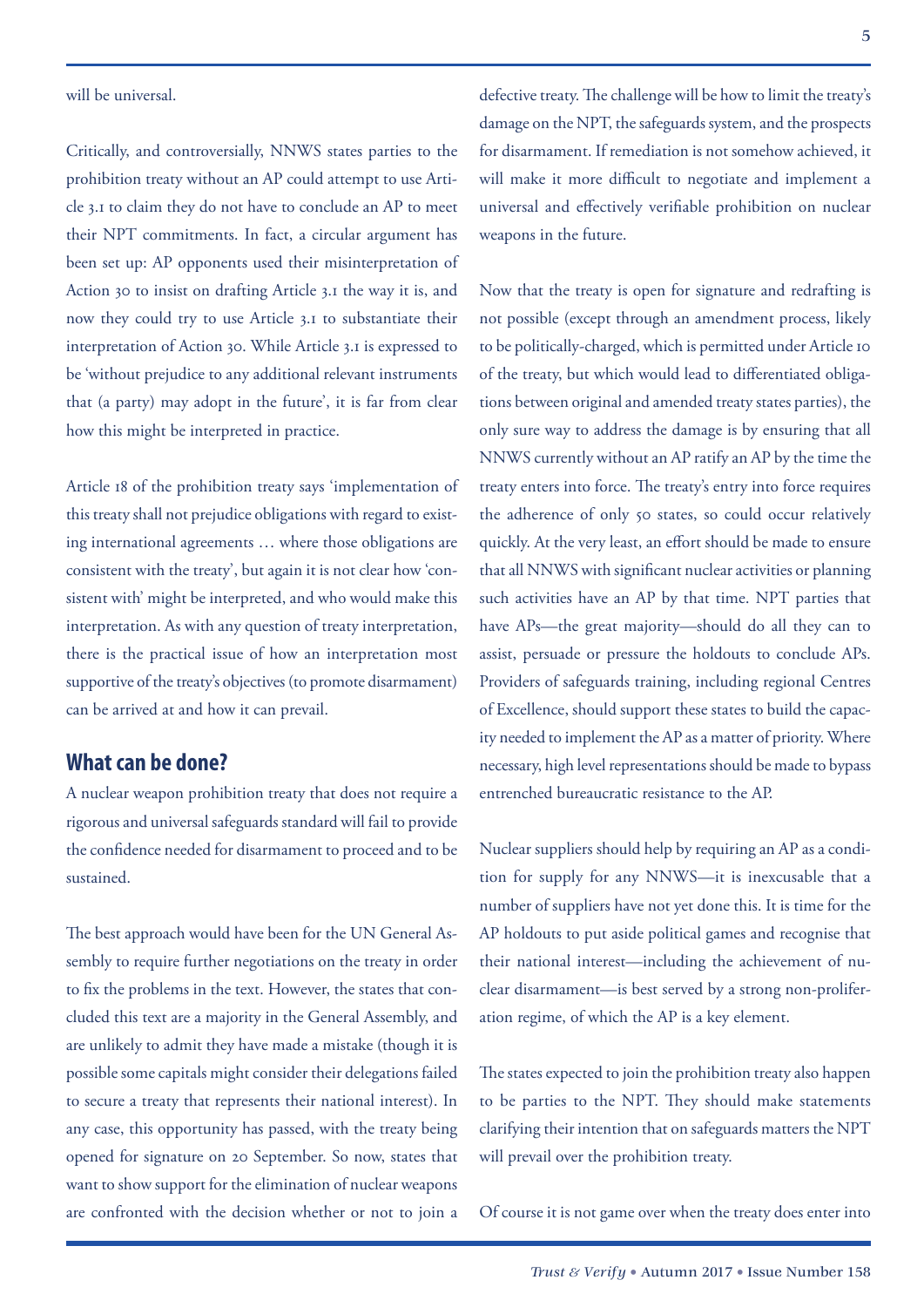force. Efforts must continue to ensure that any remaining AP holdouts do conclude APs. This is a second-best outcome however, as the treaty does not oblige a party to maintain an AP concluded after the treaty's entry into force (so as far as this treaty is concerned the party could later renounce its AP—though no doubt this would be taken up in the Security Council).

More broadly, the nuclear-armed states need to address the underlying reason for the prohibition treaty, namely, global concern about the lack of action on disarmament. While the NWS and their allies keep talking of the need for a step-wise approach to disarmament there are no signs of any such steps being taken. It would help the politics of the situation—as well as achieving much-needed progress—if the NWS and the other nuclear-armed states initiate a programme of practical steps to reduce nuclear risks and weapon numbers. Dealerting, extending New START, commencing discussions on START IV, stopping the South Asian arms race, and no first use/sole purpose (deterrence) declarations are just a few actions that come to mind.

The reality is that major risk reduction steps leading to the elimination of nuclear weapons will have to be negotiated by the NWS and other nuclear-armed states and cannot be imposed upon them. This needs to be facilitated by a negotiating process on arms reductions and disarmament encompassing all the nuclear-armed states. There is an urgent need to establish such a process. In addition to agreements on specific steps, this process could enable negotiations on broader nuclear weapon prohibitions, which, unlike the prohibition treaty, could be supported by all states. For example, a treaty on no first use may well be achievable. In time this could lead to a treaty prohibiting any use of nuclear weapons (in effect, saying that nuclear weapons exist only until they can be eliminated without endangering the security of any state).

However arms reductions and eventual elimination proceed, strong and universal safeguards, together with other verification, transparency and confidence-building measures, will be absolutely essential. In this regard it is regrettable that the nuclear weapon prohibition treaty adds to, rather than mitigates, the challenges to be overcome.

#### **JOHN CARLSON**

Mr John Carlson serves as Counselor to the Nuclear Threat Initiative and is a member of VERTIC's International Verification Consultants Network.

Before retiring from government, Carlson was director general of the Australian Safeguards and Non-proliferation Office. He was appointed as chairman of the Standing Advisory Group on Safeguards Implementation by former International Atomic Energy Agency (IAEA) Director General Mohammed ElBaradei and served from 2001 to 2006. He also served as Alternate Governor for Australia on the IAEA Board of Governors.

Carlson was a member of the Advisory Board of the International Commission on Nuclear Non-Proliferation and Disarmament and was founding chair of the Asia-Pacific Safeguards Network. He is a fellow of the Institute of Nuclear Materials Management and recipient of the Institute's Distinguished Service Award. Carlson has written numerous papers and presentations on nuclear nonproliferation, disarmament and verification issues. In June 2012 Carlson was awarded the national honour of Member of the Order of Australia (AM).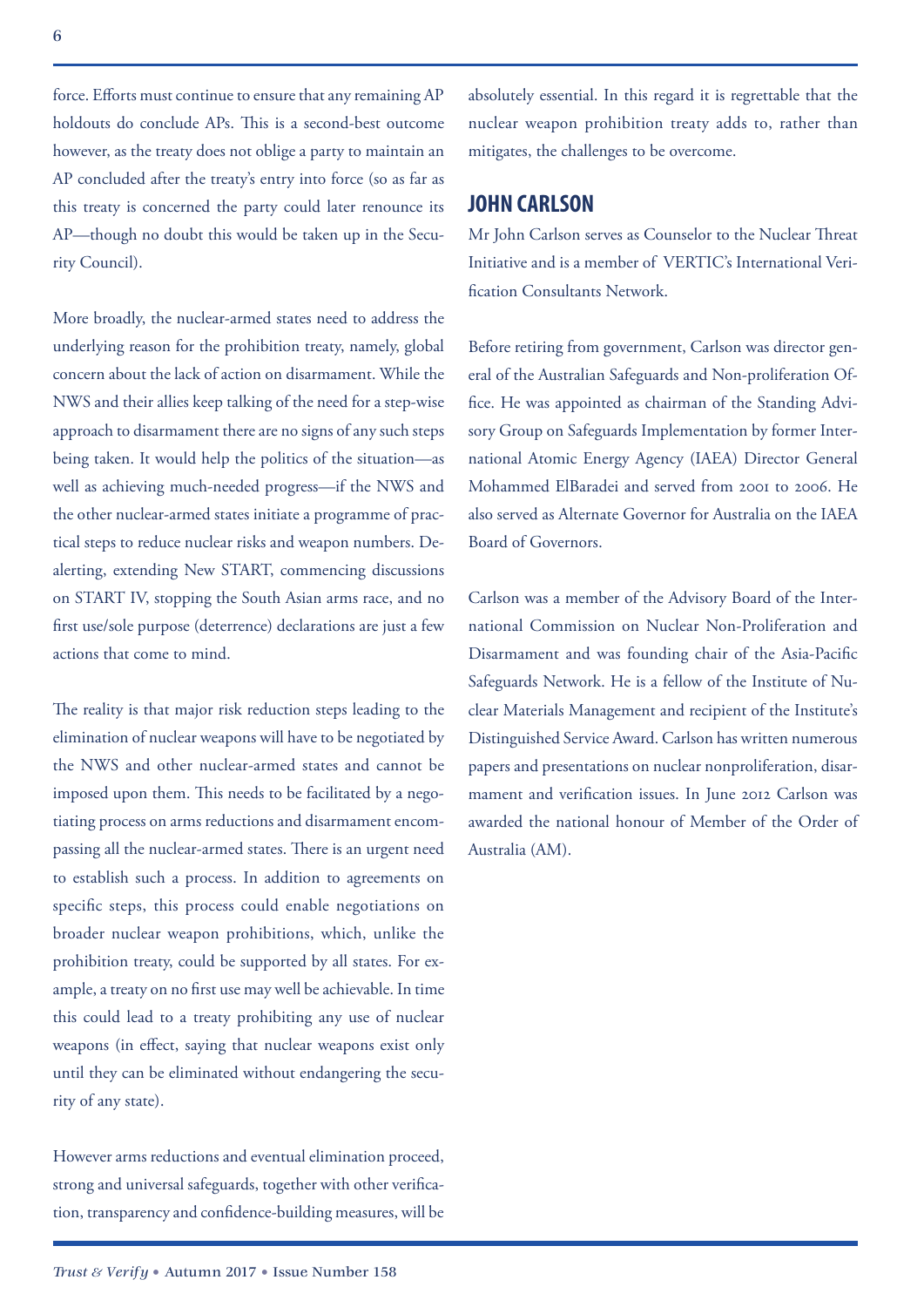In the 1990's, the debate surrounding the use and regulation of tritium, a radioactive isotope of hydrogen, had reached its peak. It was partly fuelled by the looming tritium stock crisis in the US, which required the Department of Energy to take a decision on how and where tritium used for US nuclear weapons would be produced. International proliferation crises involving Iraq and the Democratic People's Republic of Korea (DPRK) also bolstered the discussion around nuclear dual-use items and the need to significantly strengthen export controls. Tritium, when combined with deuterium, is used as fuel in the fusion reaction part of a hydrogen bomb and it is also used to significantly increase, or 'boost', the yield of a nuclear weapon. Although not an essential component of a nuclear bomb, tritium is nonetheless strategically important given how it impacts a nuclear weapon's yield-to-weight ratio and is therefore considered to be a crucial component of any nuclear weapon possessor state's arsenal.

Discussing tritium from an arms control perspective on both international and national levels has not been on anyone's agenda for the last decade despite the fact that various developments have taken place regarding the use, demand and supply of tritium. This article attempts to explain why this might be the case by examining these developments as well as the possible reasons behind a lack of debate and by questioning whether there still exists a need today for increased controls on the production, use and sale of tritium.

# **Tritium as a strategically important element in nuclear weapon arsenals**

In order to understand the strategic importance of tritium, a few aspects regarding its nature should be clarified. As opposed to uranium and plutonium which both have extremely long half-lives, 703.8 million years for uranium-235 and 24,110 years for plutonium-239, tritium only has a half-life of 12.3 years, meaning it has to be periodically replaced for it to be used effectively as fuel in fusion weapons. Seeing as

tritium cannot be found in nature, it has to be produced to regularly replenish rapidly decaying stocks. Tritium can be produced in heavy-water reactors or through the irradiation of Lithium-6 targets for instance. Whereas information on how nuclear possessor states use tritium in their nuclear weapon designs is often classified, how they produce tritium has generally been determined or at least been speculated on with various degrees of supporting evidence.

In the case of the United States, this has even been the subject of tremendous debate in the 1990's, which was best illustrated in Kenneth D. Bergeron's 'Tritium on Ice'. In 1998 Department of Energy Secretary Bill Richardson gave the green light to the commercial Tennessee Valley Authority (TVA) Watts Bar nuclear reactor to begin irradiation of lithium rods for the production of tritium to replenish stocks used for nuclear weapons. This decision seriously undermined the US' prohibition on the use of commercial nuclear facilities for the production of nuclear weapon materials. The US Department of Energy released a report to Congress in 2015 detailing its tritium management plan through to 2060. As it stands, production needs to be increased to meet tritium requirements by adding a second reactor to the production cycle, the fuel for which has to be Low Enriched Uranium free from nuclear non-proliferation policy restrictions. This might be a problem in the future, as the US is low on domestic supplies for LEU, and given that it has already blurred the lines between civil and military on one occasion, it might not be wise to take further action to weaken even more the separation between military and commercial nuclear activities.

In France, tritium destined for the French nuclear arsenal was produced in two Celestin reactors at Marcoule between 1967- 68 and 2009. Plans for the construction of a new naval test reactor at Cadarache which would partly be dedicated to tritium production were decided in the 1990's but have been delayed, with the reactor not yet completed according to the French Atomic Energy Commission (CEA)'s website.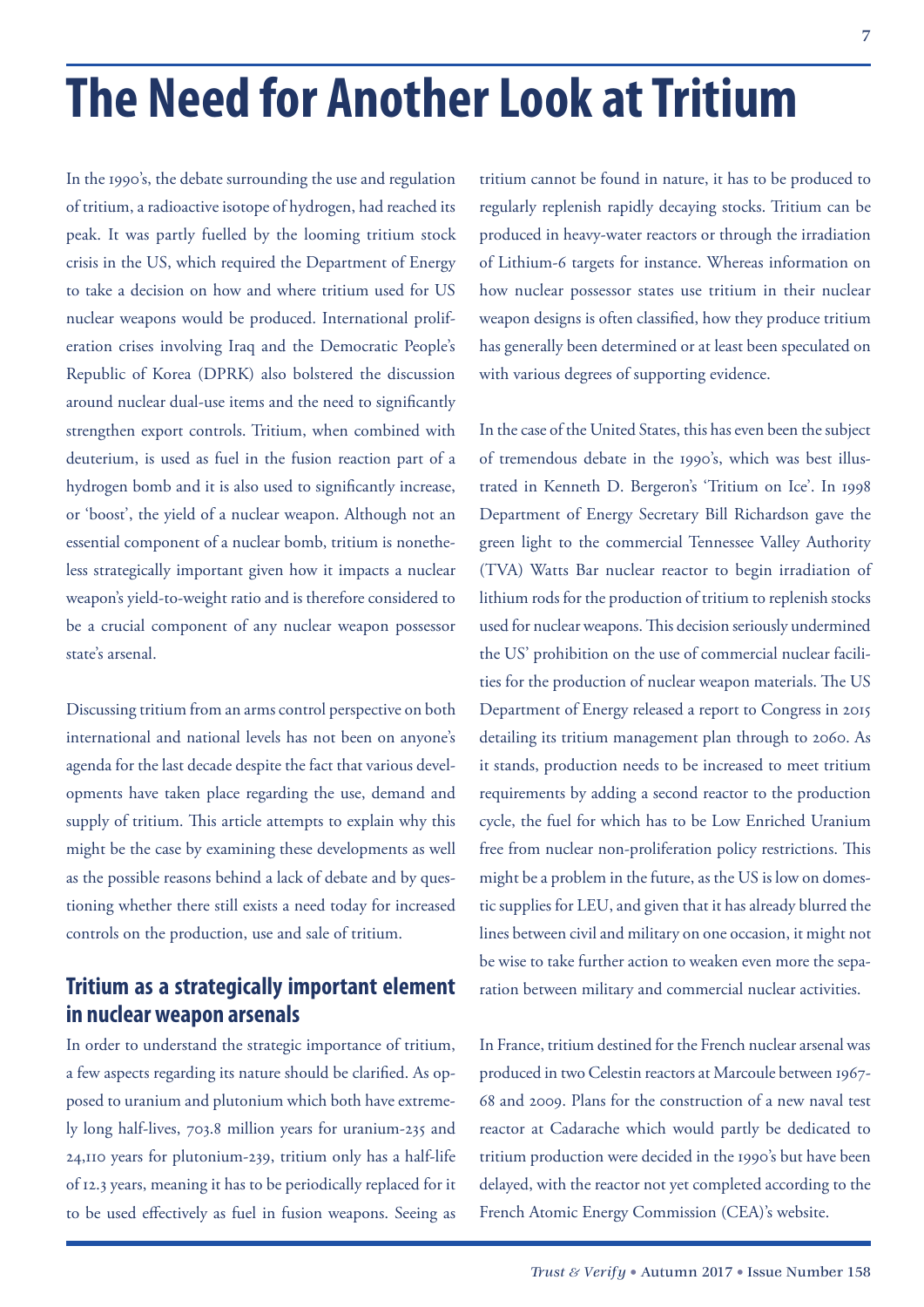In China, tritium is produced by the Baotou nuclear fuel component plant, which is under the authority of the China National Nuclear Corporation (CNNC). In Russia, Rosatom's Mayak Production Association in Ozersk (also known as Chelyabinsk-65) produces tritium through the Ruslan and Lyudmila nuclear reactors, and should be able to continue to support any tritium needs for Russian arsenals in the future according to Oleg Bukharin. In the United Kingdom, the Chapelcross reactors were decommissioned in 2004 and defueled by 2013, and the Calder Hall nuclear power station was closed down in 2003. Both provided the UK with supplies of tritium. Since their closure, one can only speculate that tritium might have been supplied by the US as was previously done between 1960 and 1979 in exchange for plutonium under the Mutual Defence Agreement. See, for instance, 'The UK Naval Propulsion Programme and Highly Enriched Uranium' by Dr Nick Ritchie and The Guardian article 'MoD admits flying nuclear materials between UK and US' of 1 March 2016

## **A thin line between commercial and military uses**

Although tritium is well-known for its use in nuclear weapons, the radioactive isotope of hydrogen also has smaller scale civilian applications such as self-powered lights (exit signs and runway landing lights) and bio-medical tracers. The need for tritium as fuel in nuclear fusion research has increased in the last decade, and the implications of this rise in demand will be examined further in a later section of this article. What is essential to take into consideration at this stage is the fact that the relationship between the commercial and military applications of tritium is inherently linked, as Martin B. Kalinowski demonstrated in his 2004 book 'International Control of Tritium for Nuclear Nonproliferation and Disarmament'. As he describes it, industrial applications of tritium were enabled by the release of several quantities of tritium from military production in the early 1960's while the proliferative risks associated with tritium only became publicly apparent in the early 1990's. Given that the quantity of tritium needed for a nuclear weapon is relatively small, just a few

grams, and that there is no difference between tritium used for military or for commercial purposes, any quantity of tritium that could be diverted for military use would be a significant issue.

## **The rise of dual-use export controls as a possible answer**

The International Atomic Energy Agency's (IAEA) Comprehensive Safeguards Agreement (INFCIRC/153) does not include tritium as a 'nuclear material', and so it is not included in its annexes. Tritium was not even discussed during the agreement's negotiations in the 1960's, due to its dual-use potential only being widely appreciated decades later. However, when the IAEA's Model Additional Protocol (IN-FCIRC/540) was negotiated during 1996-97, the debate on whether to include dual-use items such as tritium, as well as the facilities for the extraction and recovery of tritium, clearly reflected countries' economic stakes on the matter. Canada, the most significant civilian producer of tritium, France and Japan, principal importers, insisted on omitting these items from the final list. An argument, put forward by Japan and which has often been used since for the case against stronger controls of tritium, is that tritium would only become a threat should a non-nuclear weapon state have the capability to manufacture an atomic bomb, which is what the safeguards system is intended to prevent. Considering this scenario has already unfolded several times since then, albeit not in the case of NPT states parties, this argument does not seem watertight.

However, as a result, under the Additional Protocol, states do not have to report on the production or handling of dualuse items such as tritium although the IAEA Secretariat did encourage greater transparency in this regard. To address the issue of imposing greater controls over an extensive list of dual-use nuclear items including tritium, tritium compounds and tritium facilities at an international level, the Nuclear Suppliers Group (NSG) adopted a list of export control guidelines in 1992. Among NSG members, Canada, France and Japan have all implemented these guidelines in their national legislation. Nevertheless, NSG members only rep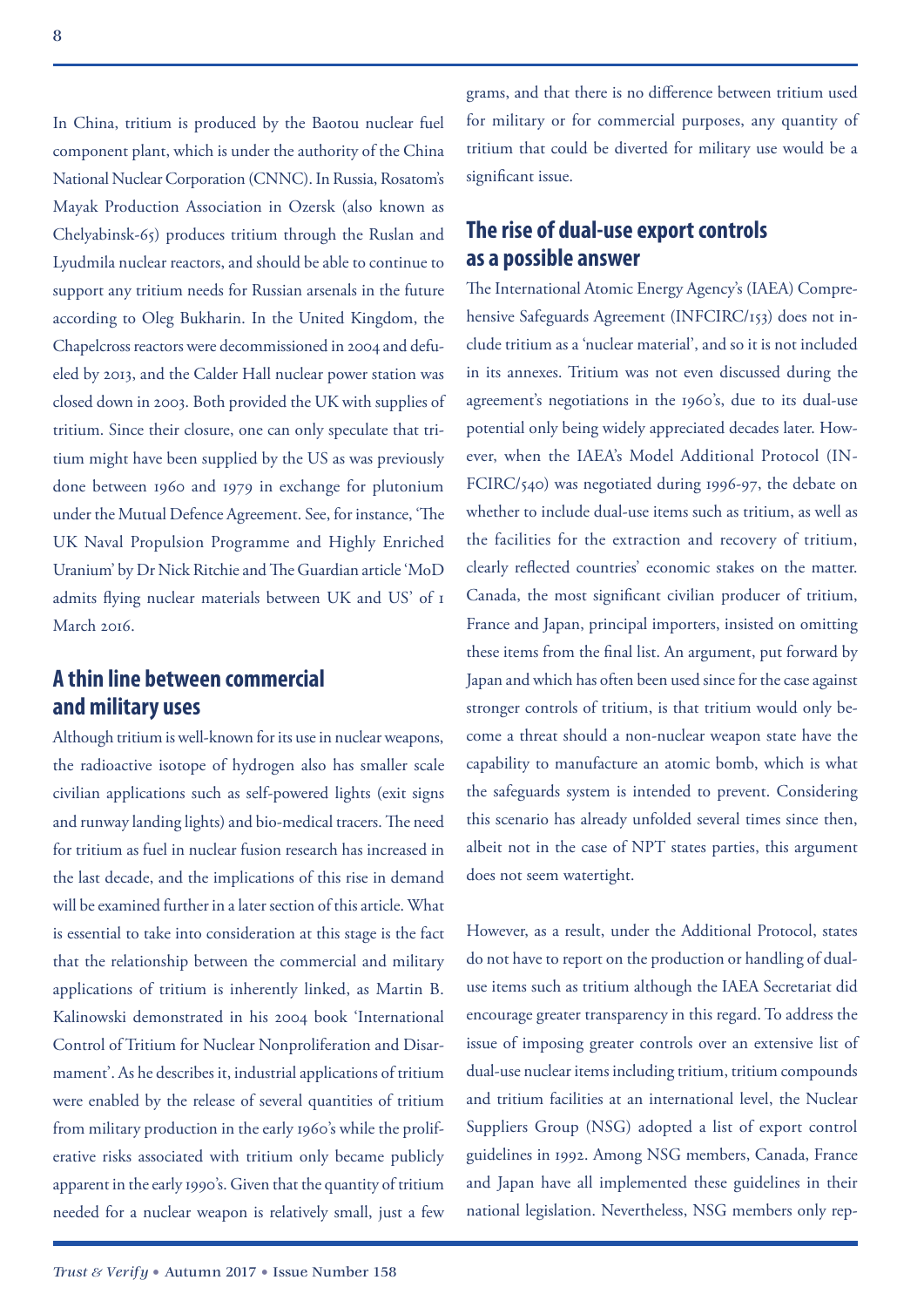resent 48 states, and neither India, Pakistan, Israel nor any Middle Eastern state is a member.

In a questionable move, the Canadian Nuclear Safety Commission approved a shipment to Iran in 2005 of self-powered lights containing tritium. Although the quantity was not anywhere near sufficient to boost a nuclear weapon, the sale occurred at a sensitive time for nuclear proliferation in Iran, especially as Iran had sought to obtain and manufacture tritium at the time (at least according to the Iran Watch website). As Kalinowski pointed out in the case of NSG guidelines implemented by national legislation, 'there are no provisions to verify the stated end-use or to detect removal or re-export to sensitive countries'.

The problem of verifiability of export controls is not new. Identifying the end-user and use is perhaps the most crucial step, but not an easy one as it requires significant expertise and resources at the facility/company level as well as at the national level. Both need an overarching international legal framework that can catch oversights and an international system that allows for cooperation and strives to raise awareness. Although significant efforts have been made in the field of dual-use export controls through initiatives such as the United Nations Security Council Resolution (UNSCR) 1540 Committee and the European Union's Chemical, Biological, Radiological and Nuclear Risk Mitigation Centres of Excellence Initiative (EU CBRN COE), much still remains to be done in terms of implementation, enforcement and verification of compliance.

#### **The role of tritium in nuclear fusion power**

An anticipated increase in the civilian use of tritium will likely have implications for tritium stockpile security. In recent years, tritium has gained prominence in the field of nuclear fusion research, with both the Tokamak Fusion Test Reactor (TFTR) and the Joint European Torus (JET) project using tritium. However, the International Thermonuclear Experimental Reactor (ITER) will have to buy the tritium required from the global inventories for its 20-year cycle, exponentially increasing the civilian amount of tritium

needed in one location to several kilos. Bearing in mind that the amount used for commercial applications is about 100 grams per year, this represents a significant increase. According to the ITER website, 'for DEMO, the next step on the way to commercial fusion power, about 300 grams of tritium will be required per day'. Such large quantities are simply not available on the market which means that successful 'tritium breeding' will be an essential part of this project. ITER should provide the opportunities to test tritium breeding techniques.

These upcoming developments and their potential for proliferation were examined by Franceschini, Englert and Liebert in a 2013 paper (see works cited, below) which looks at different proliferation scenarios in the context of nuclear fusion. They mention the potential for nuclear weapon states to start using tritium produced by fusion reactors (should tritium breeding be successful) to replenish military stocks instead of relying on dedicated facilities. Although the lines between the civilian and military production of tritium have already been blurred in the US, this would represent a step in that direction elsewhere, especially as India and China are ITER members.

The quantities of tritium which will be used and produced in the context of nuclear fusion are significantly more significant than the tritium needs of a small or medium-sized nuclear arsenal. In this context, diverting small amounts for weapons purposes could go unnoticed, therefore creating increased proliferation risks. The authors of the 2013 paper explore various theoretical approaches to the proliferation risks posed by nuclear fusion in sometimes quite distant futures. Nevertheless, some scenarios resonate with the current security environment more than we would like. For instance, one realist scenario assumes that in the future, nuclear fusion might be the only technology used in countries like Japan and South Korea where, 'under the impression of a weakening US nuclear umbrella', access to fissile material and tritium could be diverted to military use quite easily without adequate controls. As it stands though, deuterium-tritium operations at ITER, which will require significant purchases of tritium in anticipation, are scheduled to commence in 2035, less than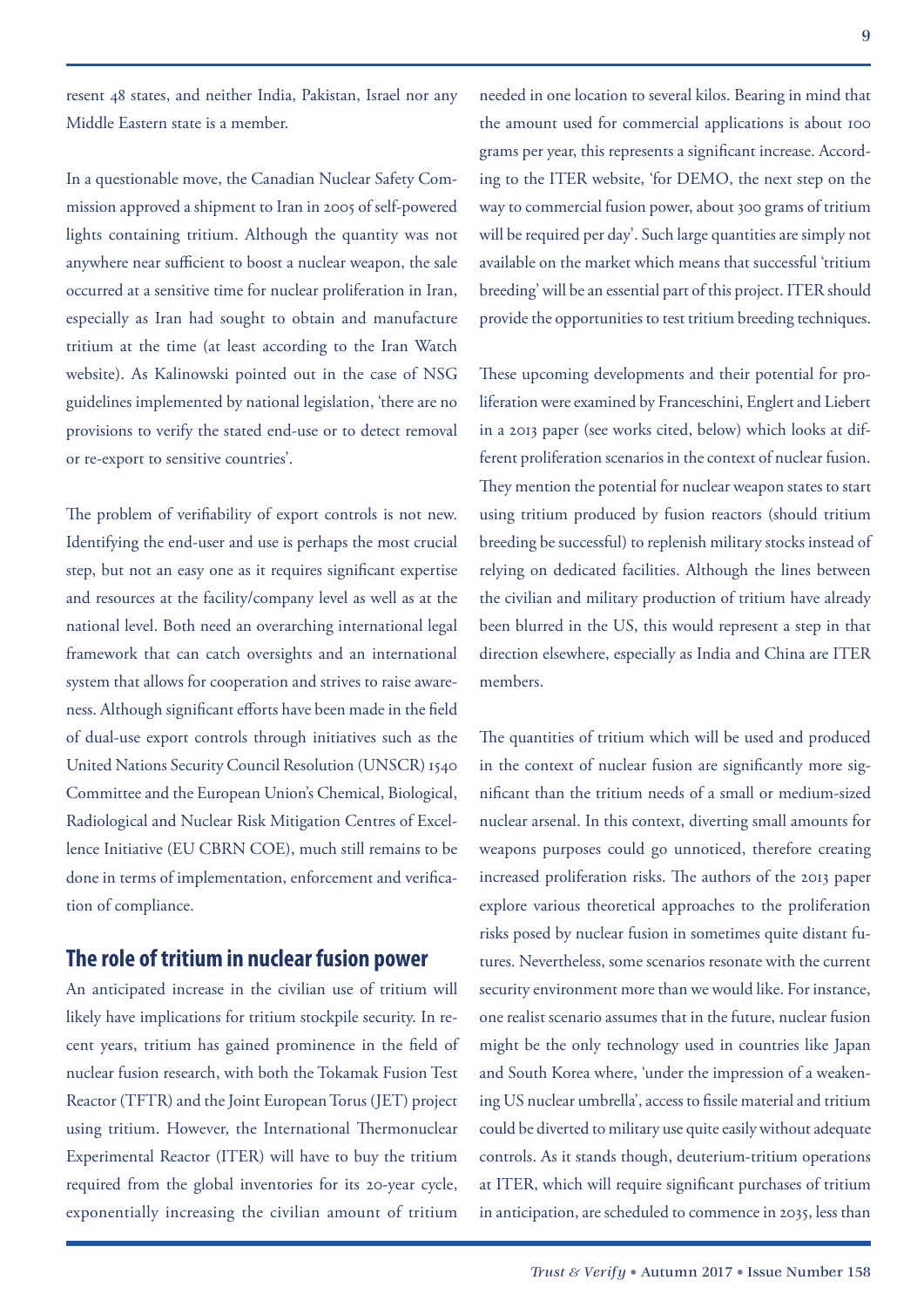20 years from now. This is not as far off as we might think, especially given the lead time needed to establish the necessary legal frameworks and associated controls to avoid mostlikely proliferative scenarios.

#### **A key element for vertical proliferation**

On Sunday, 3 September 2017, the DPRK conducted its sixth nuclear test, the explosive yield of which is estimated to have been at 140 kilotons (according to US intelligence assessments). It is the DPRK's most significant nuclear test to date and, based on its size, was either a boosted fission device or, as the regime claims, a hydrogen bomb. Despite the fact independent experts have not yet confirmed or repudiated the DPRK's claim, it confirms that the DPRK has managed to secure some tritium. Whether it is a steady supply of tritium is uncertain but based on 2016 estimates by Hecker, Braun and Lawrence (see works cited, below), the DPRK can indigenously produce tritium at the Yongbyon nuclear facility through irradiation of lithium targets in either the IRT-2000 reactor of the 5MWe reactor. Satellite imagery analysis has also speculated at the building of a new facility which could be a modern tritium production facility. Based on the DPRK's last two nuclear tests and the increasing frequency with which Kim Jong-Un has proceeded to test ballistic missiles, one can speculate that a regular supply of tritium has indeed been secured.

These developments clearly indicate the role tritium and tritium processing technologies play in vertical proliferation. In Trust & Verify No. 152, Hugh Chalmers looked at the various ways the DPRK might be producing tritium, and he excluded the possibility of importing it. Although the direct import of tritium itself is indeed highly unlikely, the import of the technology needed to irradiate lithium targets is not, which still brings into question the efficiency of dual-use export controls today. Pakistan is also a good example when looking at the lack of control over the sale of tritium and its role in vertical proliferation, as Pakistan managed to buy components of a tritium purification plant from German companies in the late 1980's and is known to 'spike' its nuclear weapons with tritium.

#### **Limits to the debate and future possibilities**

The public discussion around the proliferation risks of tritium in the arena of international organisations has been limited, as there has been no mention of tritium in any NPT Review Conference or Preparatory Committee paper since 1995. In the context of the Conference on Disarmament, there have been passing mentions of tritium by the Member States in working papers on the potential for a Fissile Material Cut-off Treaty (FMCT). In 2003, Japan asked to exclude tritium from the FMCT as it is 'neither a fissile material nor a nuclear material' and in 2006 asked for it to be studied in detail by IAEA experts before considering any inclusion. In a 2007 summary of the reports by Conference coordinators, it is mentioned that some states identified tritium as a material that could, to some extent, be regulated by the FMCT. These have not amounted to much. Unfortunately, the FMCT itself has been deadlocked following years of stalling and more recently outright blocking by Pakistan. Should the FMCT's programme of work be permitted to go forth, it is timely for a reinvigorated debate on the subject of tritium controls.

Although tritium cannot be considered a fissile material, its strategic role in a nuclear weapon possessor state's arsenal, current or future, has been sufficiently highlighted to merit some debate and avoid the same fate it suffered under the Model Additional Protocol negotiations. Given Japan's remarks in 2003 and 2006, it seems likely that negotiations will take a similar turn if states which have stayed silent so far continue to do so. For China and Russia, this could be an opportunity to have a moral high ground vis-à-vis the US.

Encouraging debate at other levels of the United Nations, notably the First Committee, could provide further scientific research on the potential proliferation impacts of nuclear fusion research and how to prevent them. A similar focus on tritium requirements and associated risks in nuclear fusion could be developed at the level of the EU CBRN COE. Given the absence of an overarching international framework for the control of nuclear dual-use items, both domestically and for export purposes, and the current lack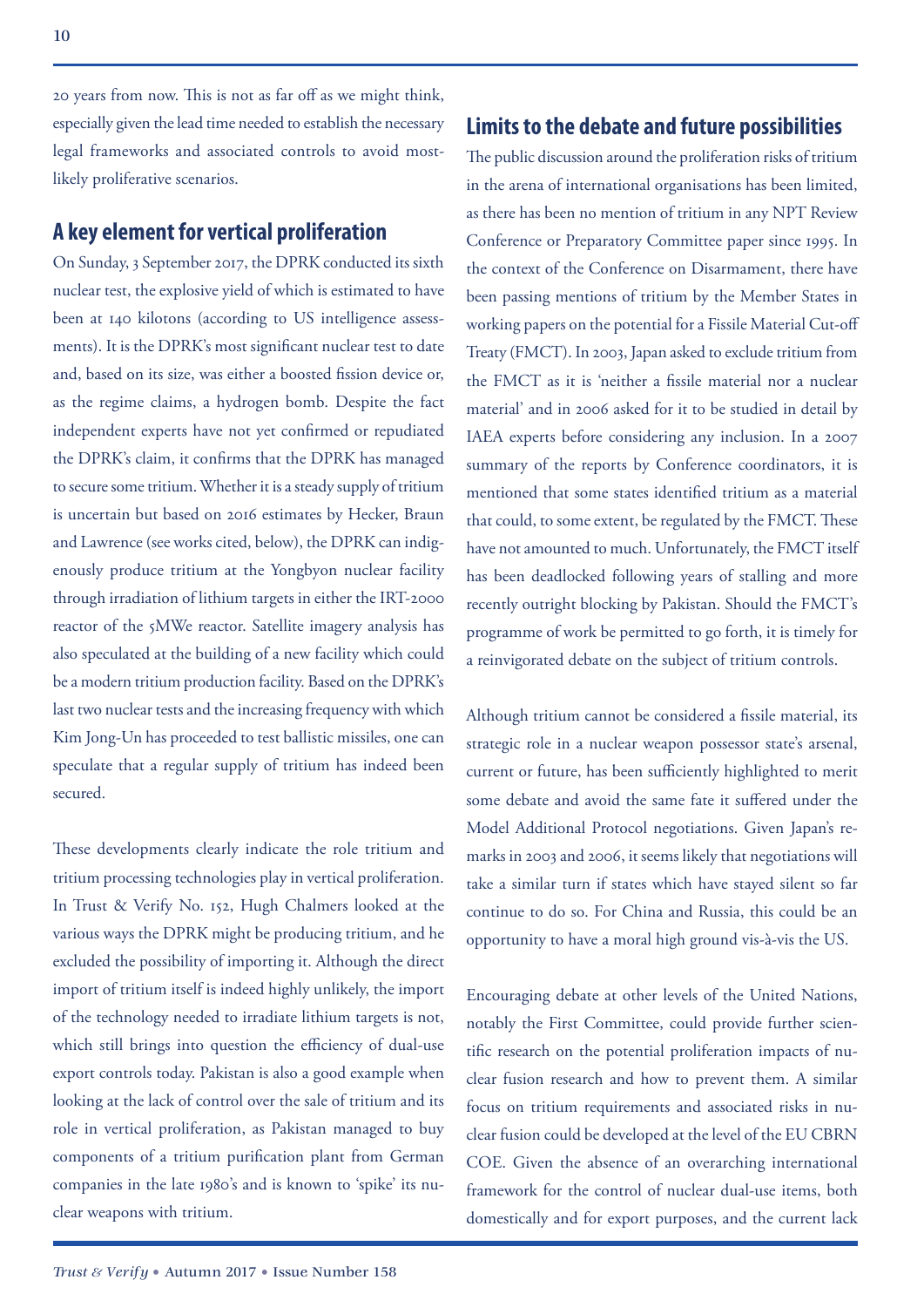of political will to establish one, a realistic interim solution could be to at least bring the issue back to prominence in a variety of multilateral arms control and non-proliferation arenas, perhaps in the context of further scientific and technical investigations into nuclear disarmament verification.

#### **NEVINE SCHEPERS**

Névine is a former VERTIC intern and interim administrator who is currently finishing an internship at the International Institute for Strategic Studies' (IISS) Nuclear Policy and Non-Proliferation Programme. Before joining first VER-TIC and then the IISS, she worked as an analyst at IB Consultancy in the Netherlands on CBRN-related market analyses and events. She holds a Dual Masters Degree in European and Asian Affairs from the universities of Sciences Po in Paris and Fudan in Shanghai, where she wrote her Masters thesis on the EU and China's involvement in the Iran nuclear deal. She also completed a BA in Asian studies at the University of Sydney.

#### **Works cited in the article**

- 1. Dr Nick Ritchie, 'The UK Naval Propulsion Programme and Highly Enriched Uranium,' Federation of American Scientists (February 2015)
- 2. Rob Edwards, 'MoD admits flying nuclear materials between UK and US,' The Guardian (1 March 2016)
- 3. Kenneth D. Bergeron's 'Tritium on Ice The Dangerous New Alliance of Nuclear Weapons and Nuclear Power,' MIT Press (2002)
- 4. Martin B. Kalinowski, 'International Control of Tritium for Nuclear Nonproliferation and Disarmament,' Science and Global Security (2004)
- 5. Siegfried S. Hecker, Chaim Braun and Chris Lawrence, 'North Korea's Stockpiles of Fissile Material,' Korea Observer (Winter 2016)
- 6. Giorgio Franceschini, Matthias Englert and Wolfgang Liebert, 'Nuclear Fusion Power for Weapons Purposes,' The Nonproliferation Review (December 2013)
- 7. Hugh Chalmers, 'Producing Tritium in North Korea,' Trust and Verify, No. 152 (March 2016)
- 8. 'Project to Acquire Deuterium and Tritium: Mullahs' Drive to Finish Heavy Water Nuclear Reactor in Arak,' Iran Watch (August 2005)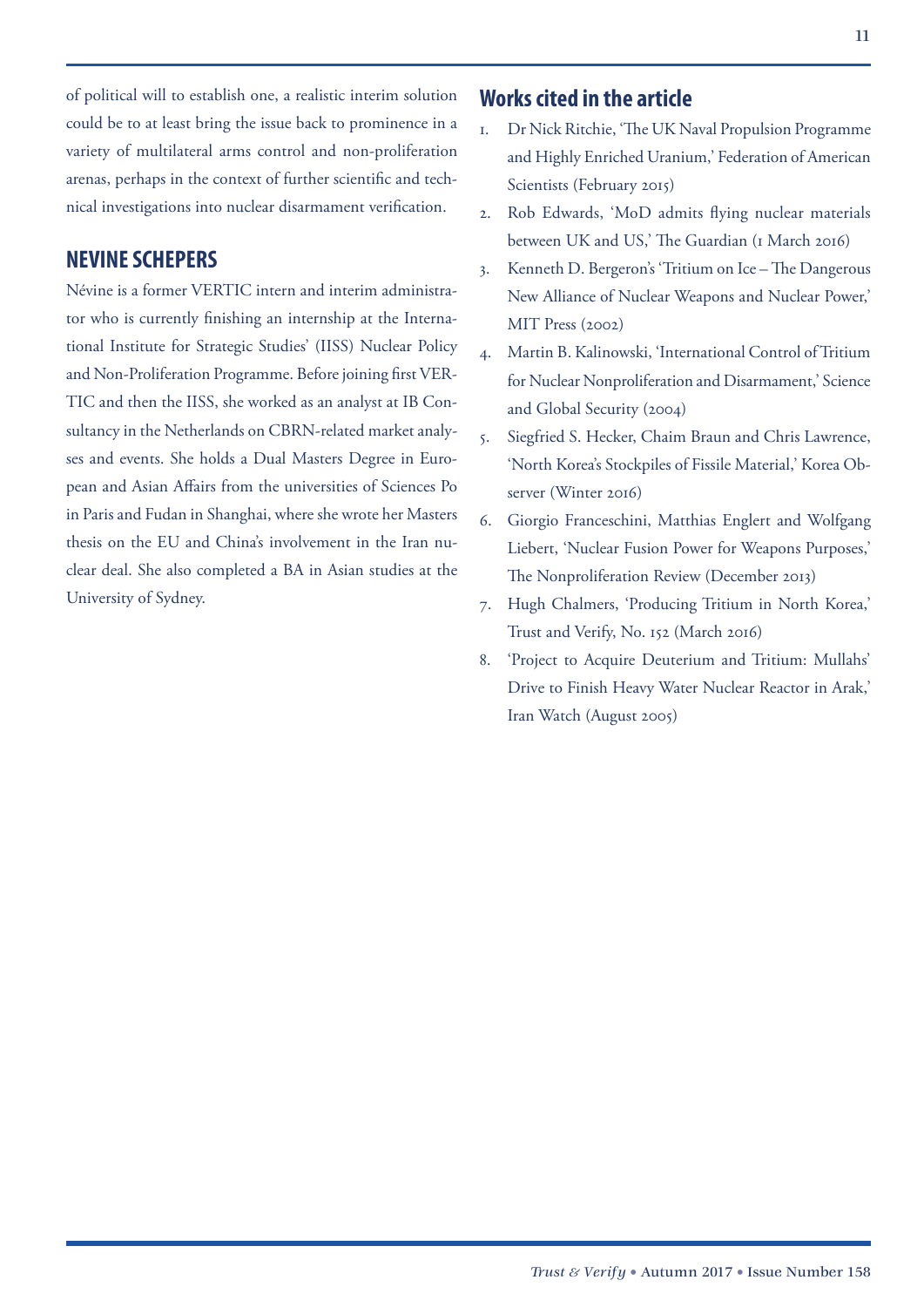# *Verification Watch*

## **India-Pakistan: A Proposal to Beef Up Information Exchanges**

*Angela Woodward, Deputy Executive Director*

At the beginning of this year, India and Pakistan exchanged official lists of their respective nuclear facilities; marking the 26th time that such an exchange had taken place. This is by a bilateral agreement – the Agreement on the Prohibition of Attack against Nuclear Installations between India and Pakistan - which was implemented in January 1992. The agreement stipulates that on the first day of each year, the two parties must exchange a list of their nuclear facilities, with both countries pledging not to attack those identified in the list. According to Toby Dalton, the co-director of the Nuclear Policy Program at the Carnegie Endowment, this is the most enduring nuclear confidence-building measure (CBM) on record in South Asia, due to the continuity of compliance with the agreement, even through times of hostile relations between the two states. Since the first exchange, there have been allegations by both India and Pakistan as to incompleteness of the facilities on their respective lists. Yet, due to the lack of verification measures in place for the agreement, the States are required to depend entirely on each other's voluntary declarations.

Since the partition of British India in 1947, India and Pakistan have endured a complicated relationship, characterised by several hostile events. Reflecting a commonly held view, the Stockholm International Peace Research Institute recently reported that both India and Pakistan are expanding their nuclear stockpiles as well as developing their missile delivery capabilities. The non-attack agreement is just one of the CBMs that exist between the two countries; measures which have been put in place as an instrument of peacebuilding and facilitating communication between the two states. Amongst other things, the two countries also exchange lists of nationals of each country lodged in their respective jails, have an agreement whereby they give prior notification to each other of significant military activities and agree to undertake to adopt adequate measures to ensure that they do not violate

each other's airspace.

Recently, there have been arguments that this CBM concerning non-attack of nuclear facilities ought to be modernised to better suit today's regional realities. Nuclear powered states are part of those realities. Thus the measures in place need to be able to ensure that the use of such weapons is avoided. Amongst those who hold such a view is Toby Dalton, expressed in his article 'Modernize the South Asia Nuclear Facility "Non-Attack" Agreement' (Stimson, 28 June 2017). This article argues that the agreement should be changed in two ways. Firstly, that the wording of the agreement should be broadened so it goes beyond just nuclear facilities, to also include infrastructure which if targeted would similarly result in 'environmental or humanitarian catastrophe', suggesting large dams as something beneficial to include. Furthermore, the proposition of the inclusion of a means of exchanging information about threats posed by non-state actors, namely terrorists, in relation to facilities encompassed by the agreement. Dalton argues that the need for these changes to the agreement come from the fact that over time, the agreement has become 'merely symbolic' and no longer has the stabilising influence that it held when the agreement was first decided.

Mr Dalton goes on to acknowledge some of the possible difficulties that would arise in the event of modernisation of the non-attack agreement. It refers explicitly to the transparency of their respective nuclear facilities and the issues surrounding intelligence sharing and 'sources and methods' of gathering the information on threats posed by non-state actors. However, it is possible that these challenges are outweighed by the possible benefits that a modernisation of this agreement would bring. Both India and Pakistan have a vested interest in ensuring that attacks on one another's nuclear facilities are avoided at all costs. Perhaps the modernisation of this non-attack agreement could act as a means of continuing to build confidence and peace between these two countries, which would be a benefit to the region, and beyond.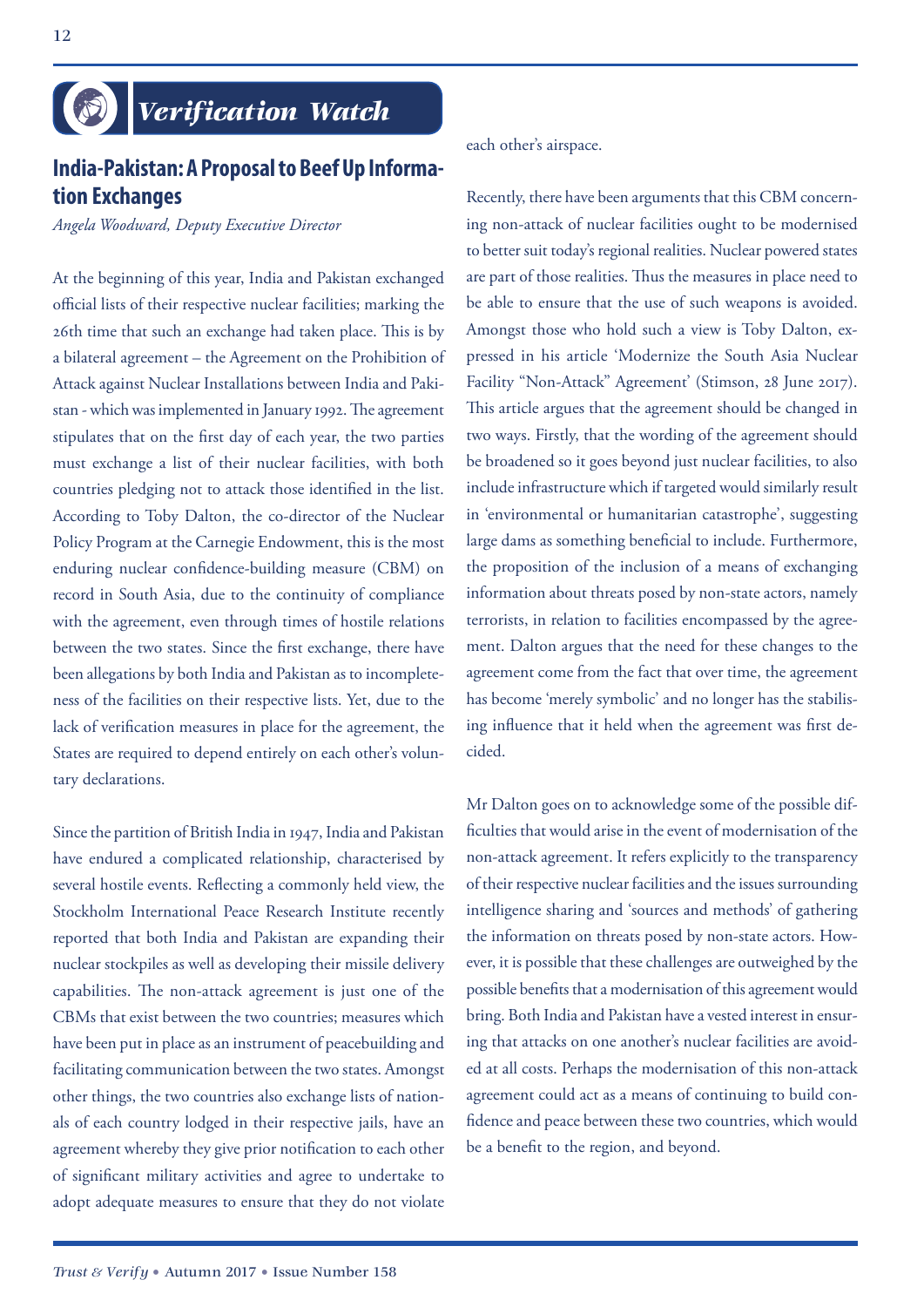## **Public-Private Partnerships in Human Rights Monitoring**

Angela Woodward, Deputy Executive Director

On 16 May 2017, the Office of the United Nations High Commissioner for Human Rights (OHCHR) announced an agreement with Microsoft Corporation, displaying an unparalleled degree of support from a private corporation. Beyond a US\$5m grant, the partnership includes pro-bono technical assistance over a period of five years. This will ensure that the OHCHR is able to utilise the latest technological advancements in advancing their mandate, to promote and protect human rights for all. Technological developments are having a significant impact on how human rights violations can be identified, monitored and verified. For instance, cell phones with the ability to take photos have meant that human rights abuses can be captured instantaneously, leading to an overwhelming amount of evidence to be verified and used. Brad Smith, president of Microsoft, believes there is 'a great untapped opportunity in front of us, to use technology as a tool in new ways to protect human rights around the world.' Microsoft will be able to work with the OHCHR to ensure that the abundance of information from different sources is dealt with promptly.

One of the initiatives of this partnership is an information dashboard known as 'Rights View.' The main purpose of this project is 'to connect different data sources' from, amongst other things, governmental, NGO and activist sources. This will act as a platform for the staff of the United Nations to consolidate information on human rights abuses on one comprehensive platform. Moreover, the accessibility to such data will work to ensure a 'swifter response in crisis situations.' In practice, it is expected that the programme will contain a page for each country with applicable data and themes documented.

As well as Microsoft's commitment to ensuring that technology is advantageously employed by the OHCHR, they also recognise the need to encourage further engagement on human rights with the private sector. Earlier this year, the OHCHR launched its most ambitious appeal yet, for US\$253m in extra-budgetary funding for work to be carried

out in 2017, considerably more than the US\$129m received last year. In urging support from both member states and private donors, United Nations High Commissioner for Human Rights, Zeid Ra'ad Al Hussein, described his office as being 'dramatically and chronically underfunded.' Only forty percent of the OHCHR budget is covered by the United Nations, with the work carried out in relation human rights receiving a paltry 3.5 percent of the total UN budget. Before the deal with Microsoft, Laurent Saveur, head of external relations at the UN Human Rights Office, maintained that the OHCHR received 'close to zero from the private sector.' Ideally, this partnership will encourage the engagement with other private organisations in the technology sector.

Funding by a corporation (such as Microsoft) comes with potential risks. There is the chance that it could create a conflict of interest in the instance that the office felt compelled to speak out on human rights issues such as labour rights and data privacy, which could affect the donor's bottom line. However, Penny Hicks, the director of thematic engagement at the United Nations agency, states that significant due diligence had been carried out before accepting Microsoft's donation and that the organisation would never remain silent on issues to preserve the financial relationship. Microsoft's commitment to both respecting human rights and promoting human rights through the power of technology has existed well before this agreement. Microsoft aligns itself to a 'Global Human Rights Statement' which carries a commitment to promote human rights throughout the world. In practice, this is carried out through programs which give various NGOs throughout the world access to Microsoft products to carry out their work; equip communities with access to technology and information during times of natural disasters and humanitarian crises and operating programs focused on education in technology in underrepresented communities.

It may take some time for Rights View and other technological developments from this partnership to become operational. In the meanwhile, there are hopes that this ensures that the OHCHR can use the most up-to-date technology to their advantage, as well as encourage more support form the private sector.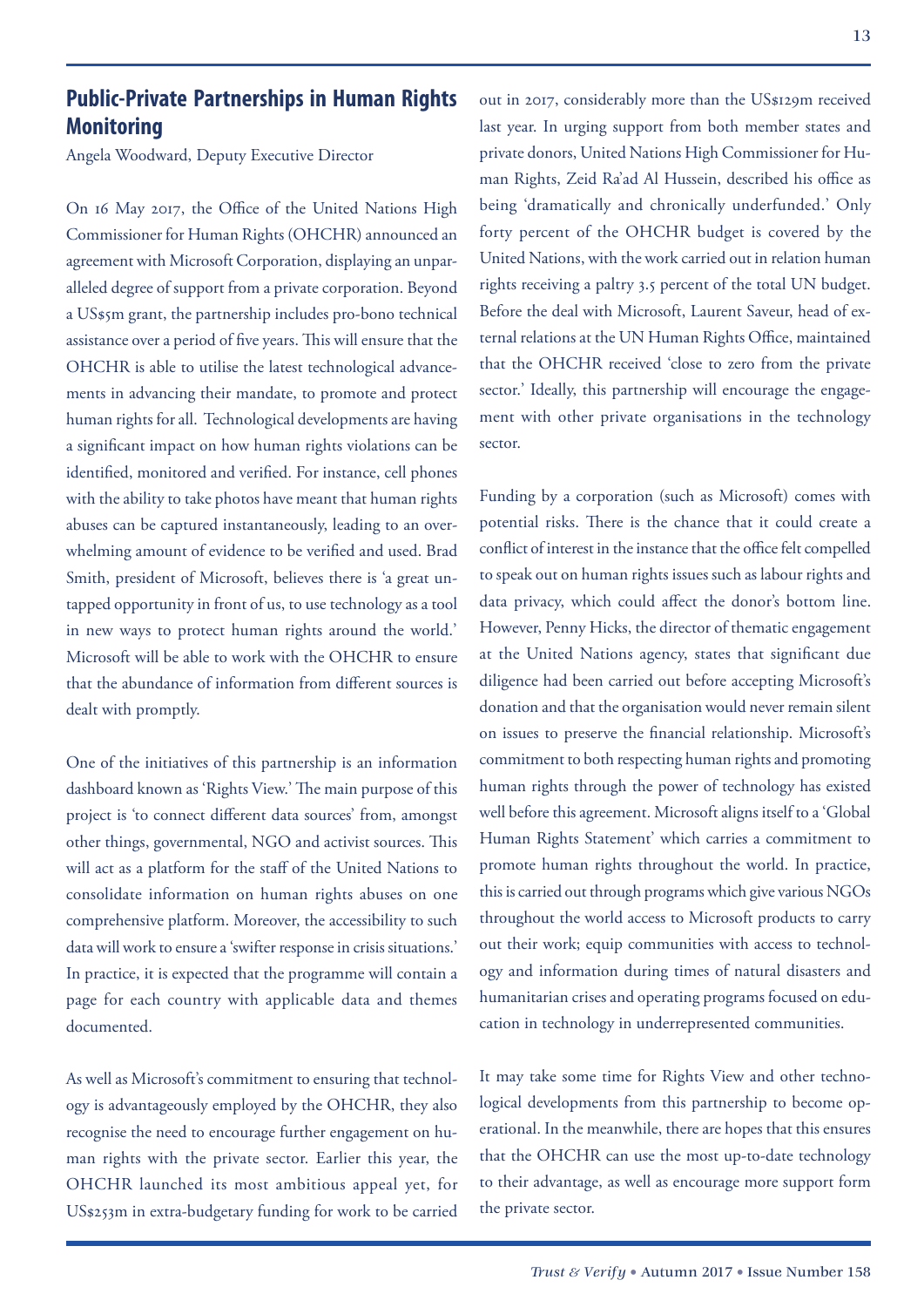# *S&T Scan*

#### **Nuclear explosion monitoring**

*Névine Schepers, Research Intern Verification and Monitoring Programme*

The Preparatory Commission for the Comprehensive Nuclear-Test-Ban Treaty Organisation (CTBTO) held the sixth CTBTO Science and Technology Conference during 26-30 June 2017 in Vienna. The five-day conference brought together scientists from all over the world who work on test ban monitoring and verification in a display of strength and unity against a backdrop of lagging ratification efforts that have thwarted entry into force of the treaty for the last decade. Among the 44 states whose ratification of the CTBT is essential for its entry into force, only two, Colombia and Indonesia, have done so since 2007.

Coinciding with the CTBTO conference, a report published in early June, sponsored by the US Department of Energy, titled 'Trends in Nuclear Explosion Monitoring Research & Development: a Physics Perspective' highlighted the technical progress made by the scientific community to improve detection systems used in the CTBT's International Monitoring System (IMS). Previous editions of Trust & Verify have taken a more detailed look at the IMS as well as the system of On-Site Inspections (OSI). See notably 'The CTBT International Monitoring System: A tale of two tests' in Trust & Verify No. 154 and 'On-site inspection training in the CT-BTO's formative years' in Trust & Verify No. 141.

The efficiency of the IMS relies on its globally deployed network of 321 seismic, infrasound, hydroacoustic and radionuclide detection stations. The first three elements refer to the waves produced by an explosion that can be recorded and analysed using waveform sensors, whereas radionuclide detection involves measuring quantities of radioactive noble gases that can confirm whether a detonation is indeed nuclear.

In the last 20 years, many contextual factors have had an impact on nuclear explosion monitoring research. Radionuclide monitoring techniques, for instance, have had to be refined to detect less evident radionuclide signatures produced during underground nuclear explosive tests. Moreover, background noise has required detectors to become more sensitive and at the same time more efficient in singling out signals related to nuclear explosions, especially if those are 'small.' Finally, the continuous changes brought by the digital revolution in respect to data processing have had an influence on monitoring capabilities, providing tools to quickly compare new data against archived sets, as well as enabling advances in seismic tomography.

Taking into account these factors, nuclear explosion monitoring methods have known several breakthroughs in the areas of source physics, signal propagation, sensor development and signal analysis. These advances range from the detection of various relevant radionuclides and increasingly accurate magnitude and yield estimates to the development of different simulation models that can illustrate the impact of nuclear detonations on the surrounding environment. These include explosion source models, infrasound source models as well as crustal models and seismic velocity models.

Developing these models using data from past nuclear tests while adjusting to technological changes is no easy endeavour, but they provide monitoring teams with analysis tools to discriminate between nuclear and conventional explosions and earthquakes, and more accurately measure elements such as yield or magnitude. These tools have proven useful when monitoring the Democratic People's Republic of Korea's (DPRK) series of nuclear tests.

The CTBTO encourages further technical developments and the use of IMS data for purposes other than nuclear explosion monitoring (such as environmental monitoring or the study of climate change).

The IMS itself, which will eventually comprise 321 monitoring facilities and 16 laboratories worldwide, achieved a milestone in June 2017, with the certification of its remaining hydroacoustic station. Scientific collaboration and progress have proved essential in the establishment of the CTBT's verification regime and remain, as the Science and Technol-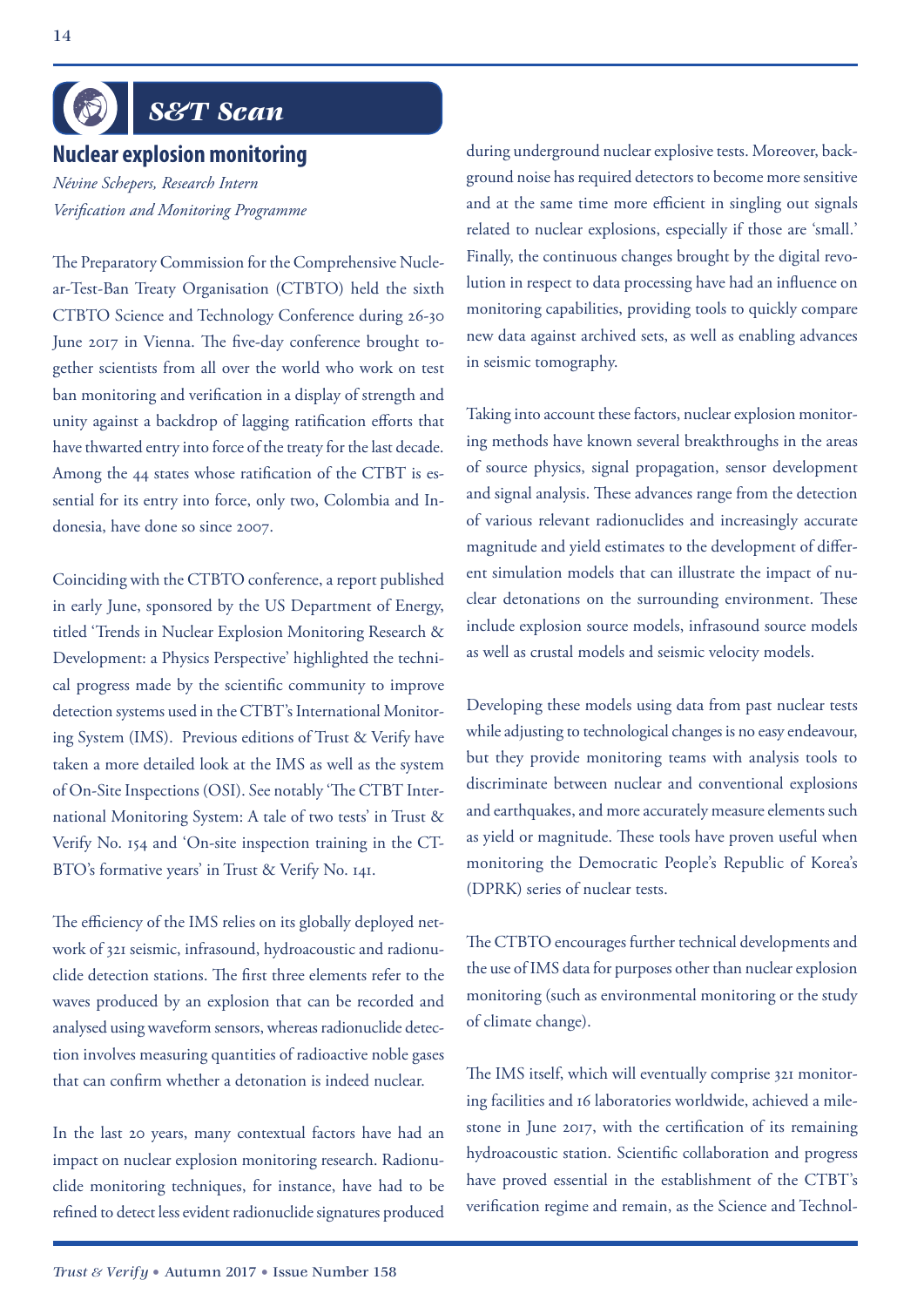#### ogy Conference has demonstrated, at the forefront of the organisation's efforts to push for the treaty's entry into force.

As far as arms control treaties go, the CTBT has a robust verification system to support it, reinforced by a large community of scientists working to improve it, but will continue to fall short of its full potential until it enters into force. On 20 September 2017, just as some states readied themselves to sign the Treaty on the Prohibition of Nuclear Weapons, CTBT state parties attended the Article XIV Conference, chaired by Belgium and Iraq, with the aim to promote and facilitate the treaty's entry into force. Hopefully this time, the all-too-recent DPRK nuclear test will serve as a wake-up call and provide an opportunity for invigorated action on the treaty's entry into force.

*Centre News*

**Director's reflections** *Andreas Persbo, Executive Director*

The last edition of Trust & Verify came out on 4 July 2017. One significant development since then is worthy of some further reflection. On 7 July 2017, the Treaty on the Prohibition of Nuclear Weapons (TPNW) (in all six authentic texts) was registered in the United Nations Treaty Series. The treaty is the subject of the lead article of this issue.

As of Friday, 22 September 2017, 53 states had signed the treaty, and three countries (Guyana, the Holy See and Thailand) had also deposited instruments of ratification.

High signature rates are present in the Latin American and Caribbean Group (GRULAC) and the African Group, with 48 and 30 percent respectively of the group membership signing up to the new agreement. It is less impressive elsewhere: about 25 percent of the Asia-Pacific Group has signed, and 20 per cent of the Western European and Others Group (WEOG). No country from the Eastern European Group, most of which are in NATO, has signed the treaty to date.

Going forward, it is likely that ratifications will overlap with treaty membership to the African and Latin American Nuclear Weapon Free Zones. The number of WEOG states signing on may, perhaps, go up with one or two in the coming year, but is likely to remain low for as long as NATO remains united against nuclear prohibition.

Only nine signatory states are represented on the 35-country Board of Governors of the International Atomic Energy Agency (IAEA), meaning that it may become difficult to get the Agency's full and undivided cooperation in the implementation of certain aspects of the TPNW, and this should be a cause of concern to ban-treaty advocates.

Governmental and non-governmental communities alike are now abuzz with speculation over what this treaty may mean for the 2020 Review Conference for the 1968 Nuclear Non-Proliferation Treaty. It is likely to complicate its conduct, but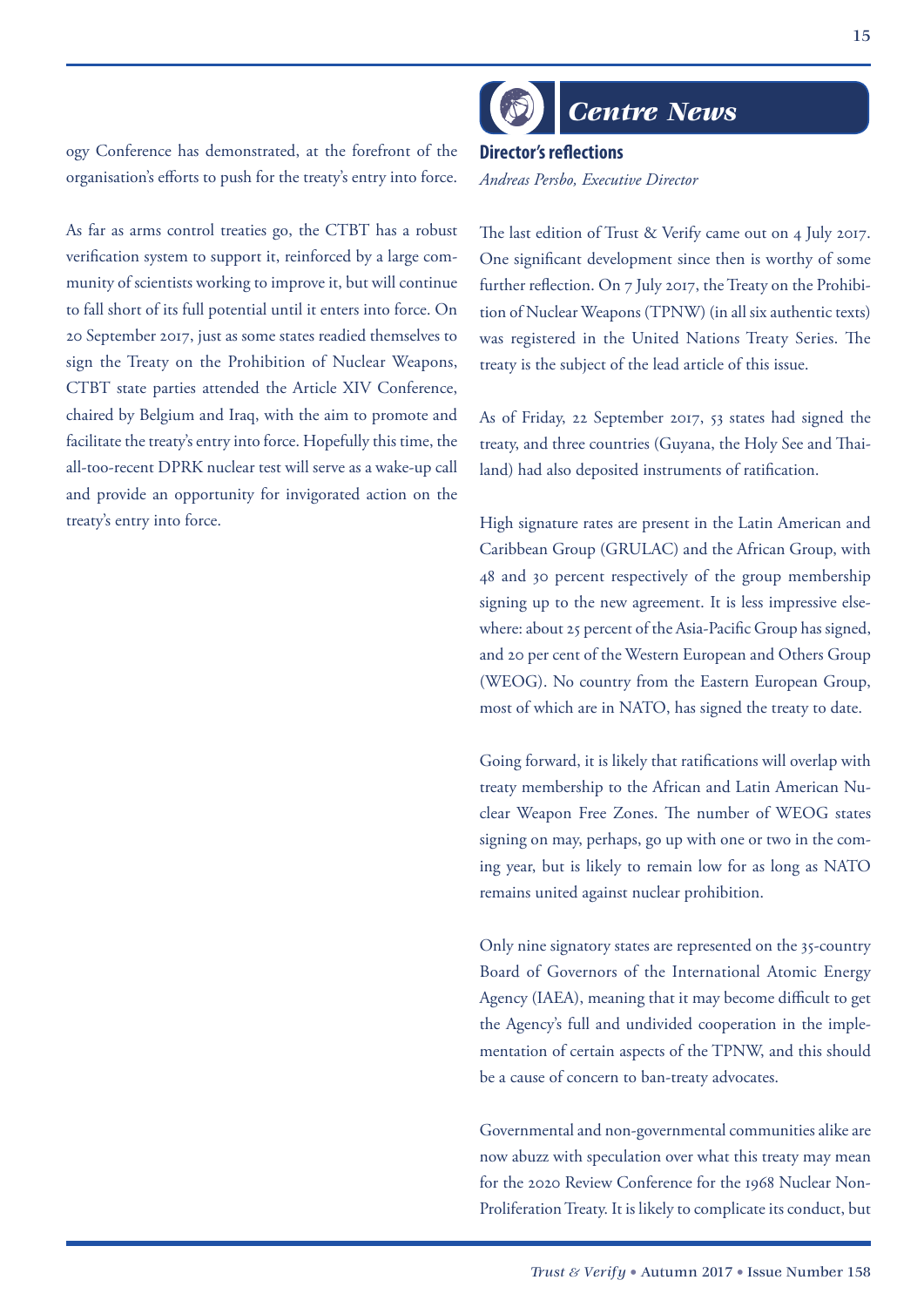will not be the principal reason for a potential failure to adopt a Final Document. Indeed, how to address and manage deteriorating relations between the United States and the Russian Federation will be a more pressing matter for the conference's President.

According to Article 15 of the TPNW, the agreement enters into force 90 days after the deposit of the 50th instrument of ratification, acceptance, approval or accession. While this may happen in 2018, it will almost certainly be achieved by late 2019. VERTIC will continue to report on the implementation, monitoring and verification implications of the treaty into the future.

#### **National Implementation Measures**

*Scott Spence, Programme Director*

During this quarter, National Implementation Measures (NIM) programme staff worked on legislation surveys for the implementation of the Biological Weapons Convention (BWC) for five states and on legislation surveys for the implementation of the Chemical Weapons Convention (CWC) for two states.

On 17-18 July NIM Programme Director Scott Spence and Senior Legal Officer Sonia Drobysz attended the 40th Codex Alimentarius Commission in Geneva. Their participation took place in the context of EU CBRN CoE Project 53 which includes as one activity assisting Central Asian countries to realise their international obligations to harmonise national bio-safety and bio-security legal frameworks with Codex Alimentarius food safety laws, including by developing a legislative analytical tool for the Codex. On 24 July, Sonia Drobysz participated in a national roundtable on strengthening the implementation of UN Security Council Resolution 1540 (UNSCR 1540) organised by the government of Antigua and Barbuda and the United Nations Regional Centre for Peace, Disarmament and Development in Latin America and the Caribbean (UNLIREC). Dr Drobysz presented on the adoption of additional measures to implement UNSCR 1540.

On 4 August, Deputy Executive Director Angela Woodward joined a regional workshop for the Pacific Region on the universalisation of the Biological Weapons Convention convened by the BWC Implementation Support Unit. Ms Woodward's presentations focused on the BWC in the broader context of international legal instruments, the BWC in the regional context and the national implementation of the Convention. From 7-11 August, Sonia Drobysz participated in a veterinary legislation identification and biological threat reduction mission in Panama City, Panama. She joined the World Organisation for Animal Health (OIE) Veterinary Legislative Identification Mission (VLIM) as a biothreat legal expert, to analyse, assess and make recommendations on Panama's veterinary legislation to prevent, detect and respond to biological threats. On 16 to 18 August, NIM Legal Officer Cédric Apercé attended the 3rd African Conference on Emerging Infectious Diseases and Biosecurity in Accra, Ghana, organised by African civil society and concerned professionals from the Global Emerging Pathogens Treatment Consortium (GET). He presented on the international legal framework for biosecurity and dangerous pathogen management.

Mr Apercé attended the Summer Programme on Disarmament and Non-Proliferation of Weapons of Mass Destruction in a Changing World co-organised by the T.M.C Asser Institute and the Organisation for the Prohibition of Chemical Weapons (OPCW) in The Hague, Netherlands from 4-8 September. Sonia Drobysz and Cédric Apercé then conducted a workshop on national legislation for the implementation of the BWC organised in collaboration with the Government of Sierra Leone and the United Nations Office for Disarmament Affairs (UNODA) Geneva, under the EU Council Decision 2016/51 in support of the BWC. Taking place from 13-15 September in Freetown, Sierra Leone, the workshop gathered ministries and national agencies' representatives to discuss the current status of Sierra Leone's implementation of the BWC and the way forward.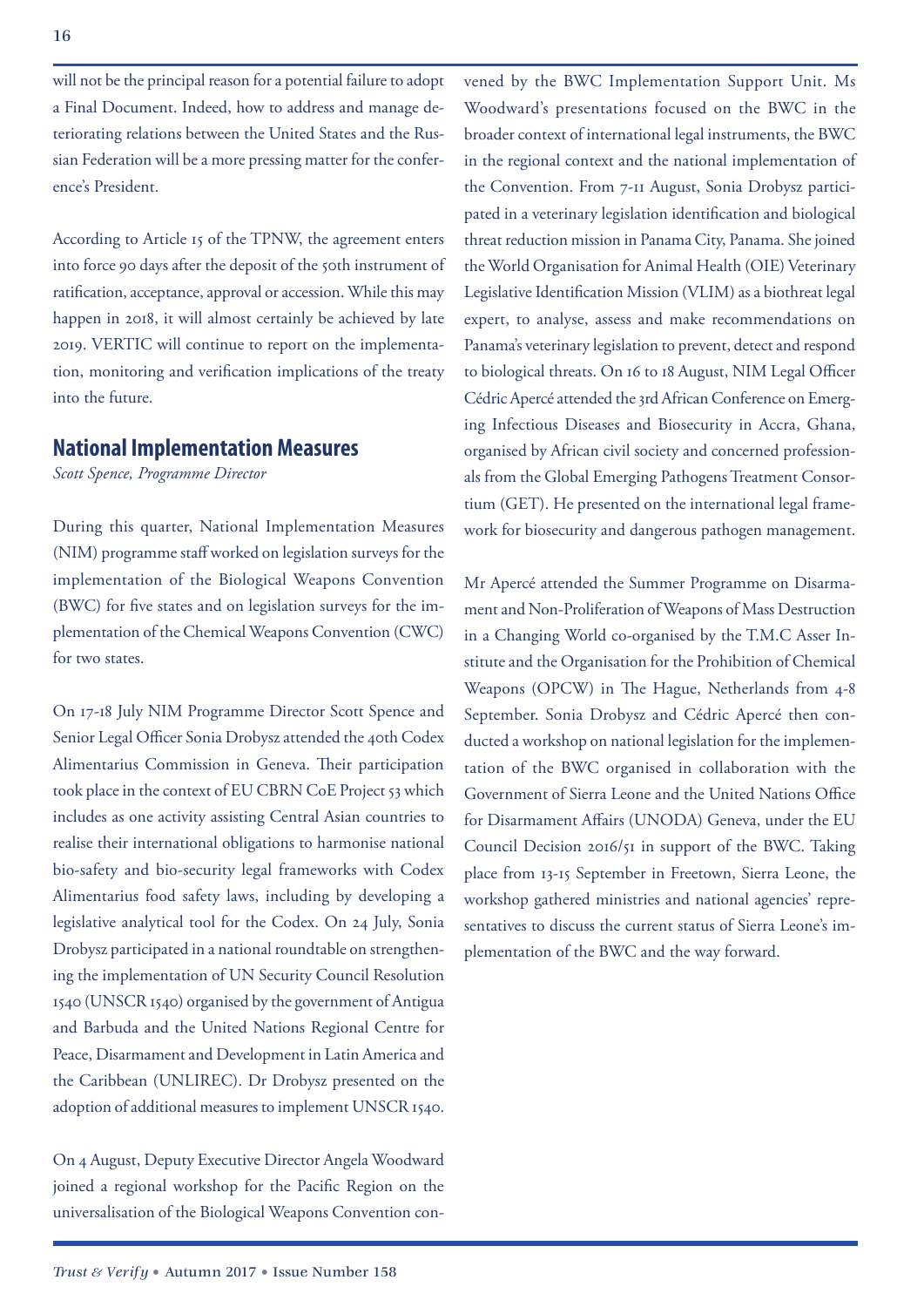#### **Verification and Monitoring**

*Larry MacFaul, Programme Director*

The VM programme has had a busy few months and is set for a similar level of activities until the end of the year. Fortunately, our capacity to deliver has also increased during this period. In July, the team carried out preparatory logistical work and research for several of our current projects. We were also involved in several administrative activities for the organisation as a whole.

In late August, the programme completed two workshops aimed at gathering views on a prospective multilateral Group of Scientific Experts on Nuclear Disarmament Verification (GSE-NDV). These follow similar meetings, for European and African stakeholders, in April 2017 under a project run under a grant from the Norwegian Ministry of Foreign Affairs. A workshop for stakeholders in Asia was held in Tokyo, Japan from 26–27 August 2017, in collaboration with the Tokyo Institute of Technology. The VM programme was represented by Andreas Persbo, Executive Director, Angela Woodward, Deputy Executive Director and Névine Schepers, then serving as Acting Administrator. A workshop for stakeholders in Latin America took place in Rio de Janeiro, Brazil from 31 August-1 September 2017 with support from the Nonproliferation for Global Security Foundation. The VM programme was represented by Larry MacFaul, Programme Director for Verification and Monitoring, Andreas Persbo and Noel Stott, Senior Researcher. The workshops involved researchers, diplomats and policy makers drawn from Australia, China, Japan and the Republic of Korea, and from Argentina, Brazil, Chile and Mexico respectively. All of the participants took part in their personal capacity.

Since our return, we have been drafting a report providing an outline of the feasibility and desirability of a GSE-NDV based on the views expressed in all the consultative workshops. We intend to launch the publication at a side-event during the UN First Committee in late October 2017.

Later in September, Alberto Muti re-joined the VM team as a Senior Researcher after a year of working on nuclear security with a range of countries for King's College, London. Alberto was a highly valued colleague at VERTIC and instru-

mental in delivering a number of our projects, so we are very excited to have him back. Shortly after his return, on 20 September, he travelled to the International Atomic Energy Agency's General Conference to meet with officials from several countries and with assistance providers to discuss nuclear issues and VERTIC's work in the area.

On 21 September, we ran a seminar in London on the Open Skies Treaty. The meeting brought together government officials from the US and UK, representatives from the Royal Air Force Regiment and remote sensing companies and arms control experts from academia and research institutes. The meeting focused on the treaty itself, current and future airborne and satellite sensors, as well as advanced technologies such as quantum applications. The project is supported by the US Department of State. The full VM programme attended and the meeting was facilitated by Larry MacFaul, Andreas Persbo and Hartwig Spitzer of Hamburg University, our project partner.

The team is very grateful for the helpful, enthusiastic and well-informed participation of colleagues from different countries, organisations and companies in all of the meetings outlined above.

During this period, we have also spent considerable time exploring opportunities to contribute further to our organisational mission to strengthen international peace and security in the coming months and years.

During this quarter, the VM programme bid farewell to Matt Korda, intern, and Névine Schepers who was an intern then Acting Administrator this quarter. Both Matt and Névine were terrific interns and highly productive in their short time here both in terms of research and writing as well as idea generation. They were also a pleasure to work with. We wish them both well for the future.